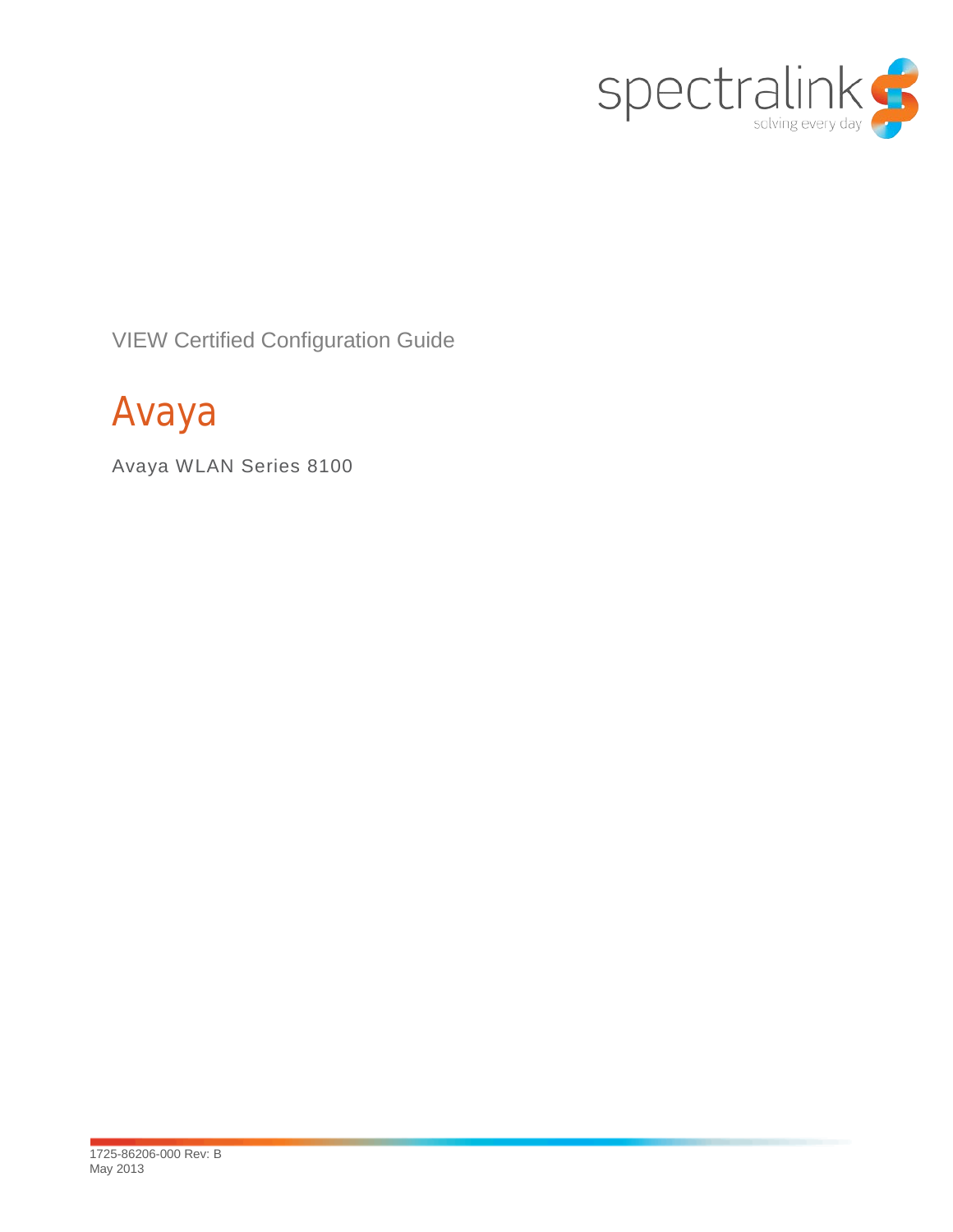### **Copyright Notice**

© 2011-2013 Spectralink Corporation All rights reserved. Spectralink™, the Spectralink logo and the names and marks associated with Spectralink's products are trademarks and/or service marks of Spectralink Corporation and are common law marks in the United States and various other countries. All other trademarks are property of their respective owners. No portion hereof may be reproduced or transmitted in any form or by any means, for any purpose other than the recipient's personal use, without the express written permission of Spectralink.

All rights reserved under the International and pan-American Copyright Conventions. No part of this manual, or the software described herein, may be reproduced or transmitted in any form or by any means, or translated into another language or format, in whole or in part, without the express written permission of Spectralink Corporation.

Do not remove (or allow any third party to remove) any product identification, copyright or other notices.

### **Notice**

Spectralink Corporation has prepared this document for use by Spectralink personnel and customers. The drawings and specifications contained herein are the property of Spectralink and shall be neither reproduced in whole or in part without the prior written approval of Spectralink, nor be implied to grant any license to make, use, or sell equipment manufactured in accordance herewith.

Spectralink reserves the right to make changes in specifications and other information contained in this document without prior notice, and the reader should in all cases consult Spectralink to determine whether any such changes have been made.

NO REPRESENTATION OR OTHER AFFIRMATION OF FACT CONTAINED IN THIS DOCUMENT INCLUDING BUT NOT LIMITED TO STATEMENTS REGARDING CAPACITY, RESPONSE-TIME PERFORMANCE, SUITABILITY FOR USE, OR PERFORMANCE OF PRODUCTS DESCRIBED HEREIN SHALL BE DEEMED TO BE A WARRANTY BY SPECTRALINK FOR ANY PURPOSE, OR GIVE RISE TO ANY LIABILITY OF SPECTRALINK WHATSOEVER.

#### **Contact Information**

Spectralink Corporation Spectralink Europe ApS 1765 W. 121st Avenue Langmarksvej 34 Westminster, CO 80234 8700 Horsens

US Location **Denmark Location** 800-775-5330 +45 7560 2850

[info@spectralink.com](mailto:info@spectralink.com) [infodk@spectralink.com](mailto:infodk@spectralink.com)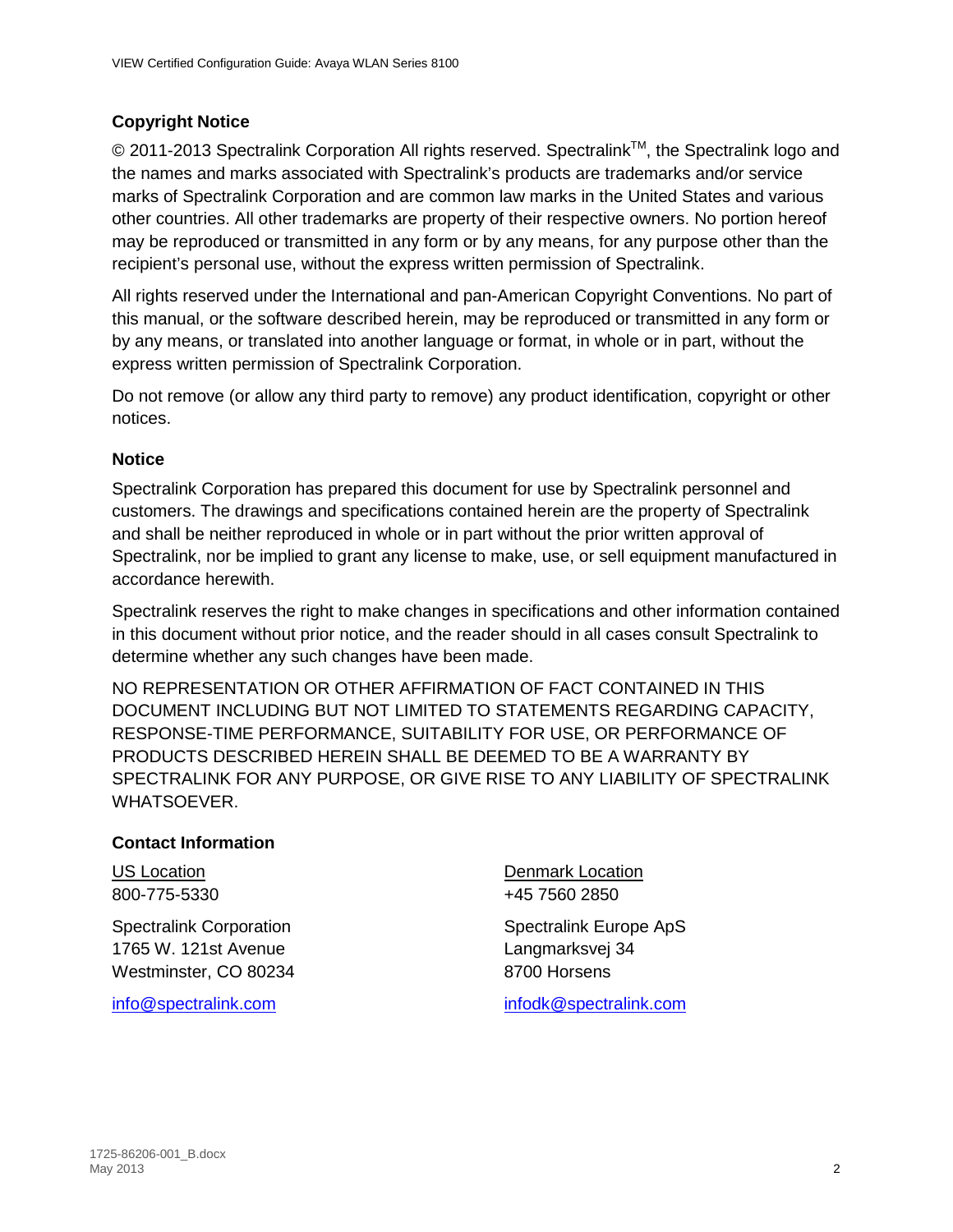# **Contents**

| Chapter 2: Configuration for Wi-Fi Standard QoS  8 |  |
|----------------------------------------------------|--|
|                                                    |  |
|                                                    |  |
|                                                    |  |
|                                                    |  |
|                                                    |  |
|                                                    |  |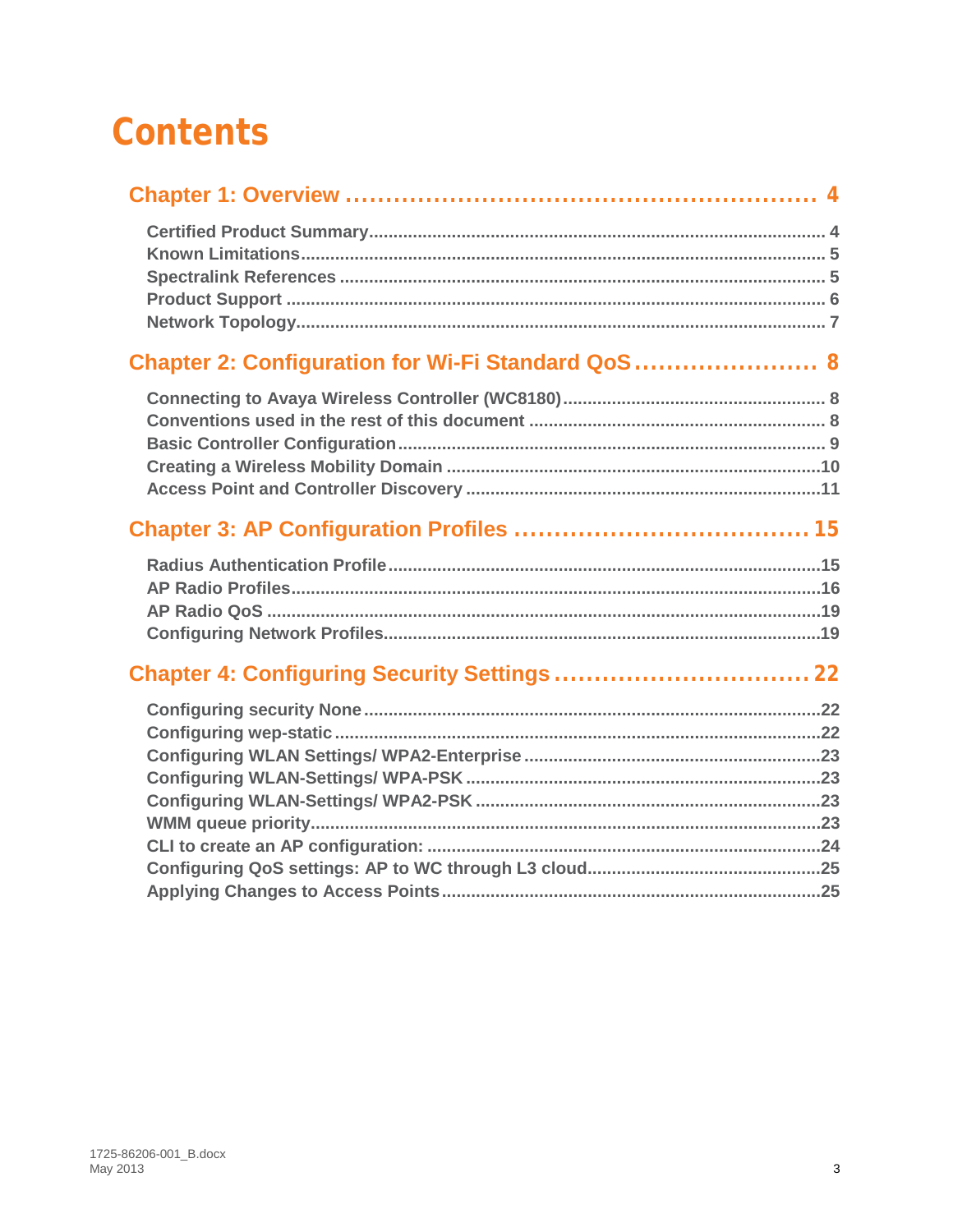# <span id="page-3-0"></span>**Chapter 1: Overview**

Spectralink's Voice Interoperability for Enterprise Wireless (VIEW) Certification Program is designed to ensure interoperability and high performance between Spectralink Wireless Telephones and WLAN infrastructure products.

The products listed below have been thoroughly tested in Polycom's lab and have passed VIEW Certification. This guide describes the configuration of Avaya 8120 access point and 8180 controller with Spectralink 8020/8030 and 8400 Series Wireless Telephones.

| Manufacturer:                                 | Avaya<br>(http://www.avaya.com/usa/product/wireless-lan-<br>8100-series) |              |
|-----------------------------------------------|--------------------------------------------------------------------------|--------------|
| Certified products:                           | Controllers:<br><b>WC8180</b>                                            | APs:<br>8120 |
| AP Radio(s):                                  | 2.4 GHz (802.11b/g/n), 5 GHz (802.11a/n)                                 |              |
| Handset security:                             | WPA-PSK, WPA2-PSK, WPA2-Enterprise (EAP-<br>FAST, PEAPv0/MSCHAPv2)       |              |
| QoS:                                          | Wi-Fi Standard QoS**                                                     |              |
| AP and controller software<br>version tested: | 2.0.0.084                                                                |              |
| Network topology:                             | Switched Ethernet (recommended)                                          |              |
| Handset models tested:                        | Spectralink 8020/8030*                                                   |              |
| Handset radio mode:                           | 802.11b & b/g mixed                                                      | 802.11a      |
| Meets VIEW minimum call<br>capacity per AP:   | 6                                                                        | 8            |

## <span id="page-3-1"></span>*Certified Product Summary*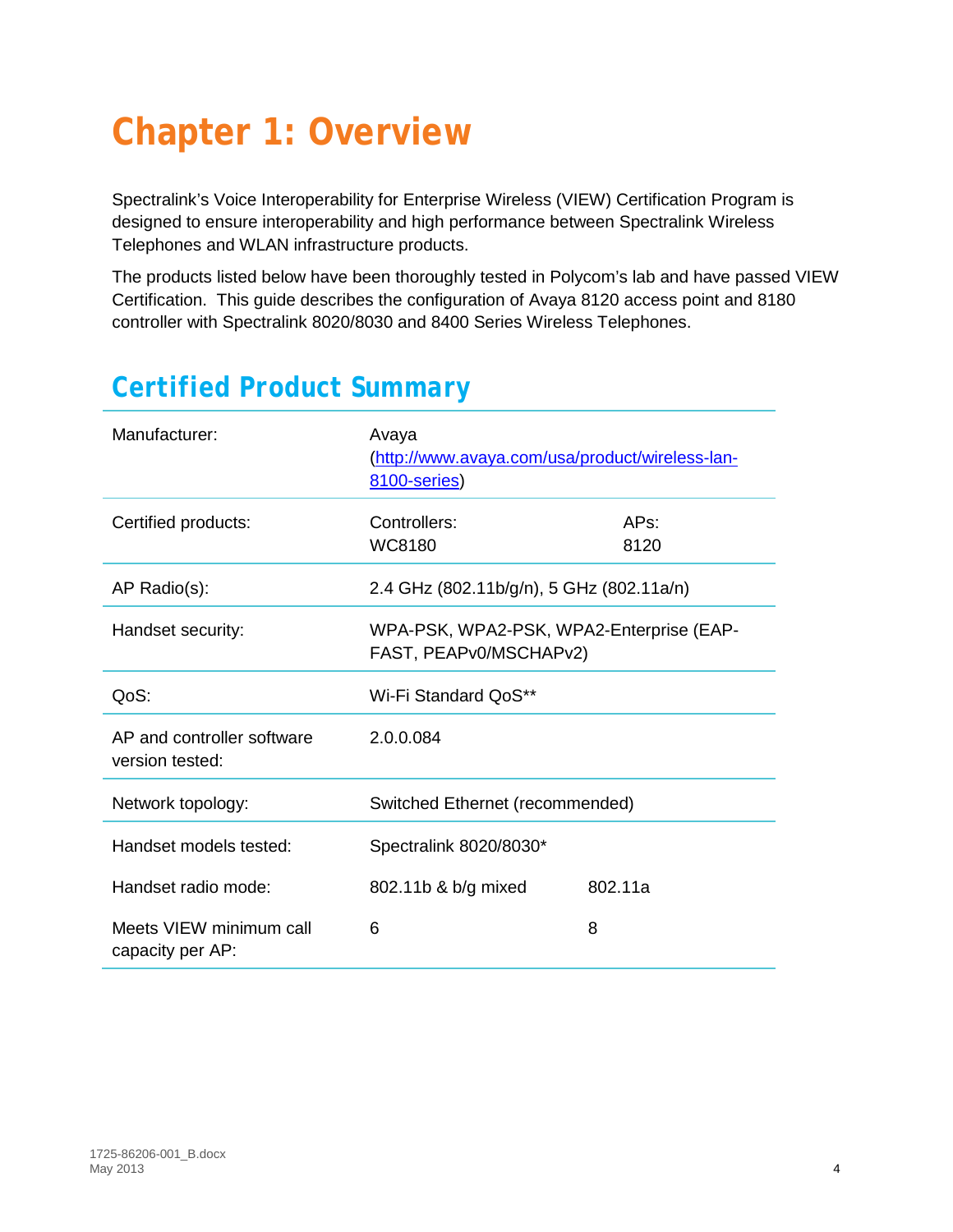| Handset models tested:                      | Spectralink 8440/8441/8450/8452/8453 |             |
|---------------------------------------------|--------------------------------------|-------------|
| Handset radio mode:                         | 802.11b, g, bgn                      | 802.11a, an |
| Meets VIEW minimum call<br>capacity per AP: | 8                                    | 10          |

\*Spectralink handset models and their OEM derivatives are verified compatible with the WLAN hardware and software identified in the table. Throughout the remainder of this document they will be referred to collectively as "Spectralink Wireless Telephones" or "handsets".

\*\* ONLY Release 3.0 capable handsets support WPA2-Enterprise and Wi-Fi Standard QoS. Release 3.0 is not available for Spectralink handsets connecting to traditional PBXs.

### <span id="page-4-0"></span>*Known Limitations*

- Changes to the Radio/AP Profiles configuration require a reset of the AP.
- AP disconnects clients when config changes are applied.
- Current versions of 8400 handset code use an access control call end statement at the end of a call which is too short. The Avaya controller software and the handset software both have targeted solutions for the problem for future releases. Until one or both are available, if 8400 series handsets are in use, access control should be disabled as shown in the [AP Radio Profiles](#page-15-0) section of this manual. The problem is not present in the 8020/8030 handsets, however for simplicity, it is recommended to disable tspec in the controller at this time.

## <span id="page-4-1"></span>*Spectralink References*

All documents are available at [http://support.spectralink.com.](http://support.spectralink.com/) Use the Documents and Downloads pane and select Voice as the Product Type and then for Product select Spectralink 8400 Series Wireless Telephone from the dropdown list. For other documents, use the navigation pane on the left to locate the product and open the page.

For the Spectralink 8020/8030 Wireless Telephones, please refer to *Best Practices Guide for Deploying Spectralink 8020/8030 Wireless Telephones.* This white paper covers the security, coverage, capacity and QoS considerations necessary for ensuring excellent voice quality with enterprise Wi-Fi networks.

For the Spectralink 8400 Series Wireless Telephones, please refer to *Best Practices Guide for Deploying Spectralink 8400 Series Wireless Telephones* for detailed information on wireless LAN layout, network infrastructure, QoS, security and subnets.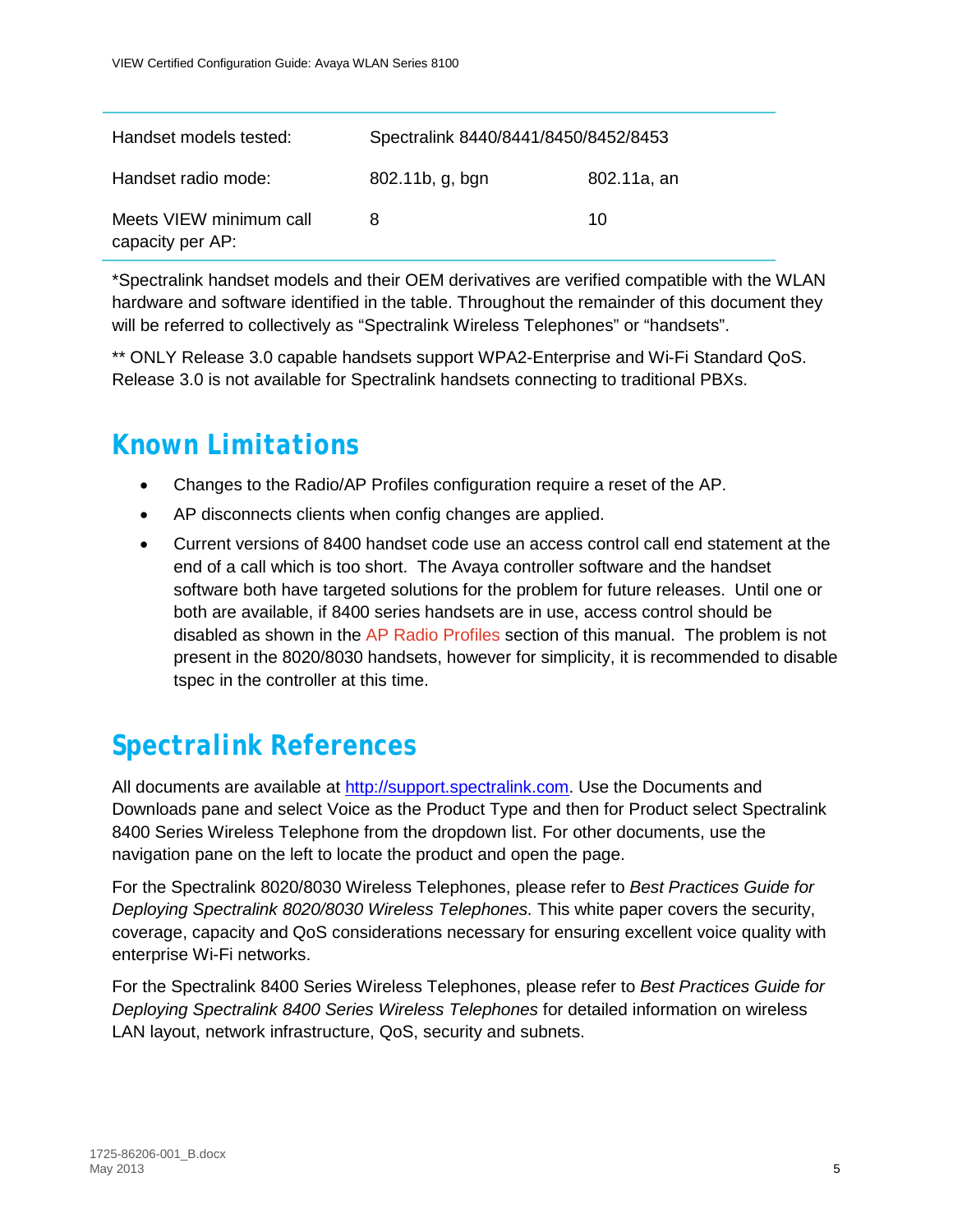These two white papers identify issues and solutions based on Spectralink's extensive experience in enterprise-class Wi-Fi telephony. It provides recommendations for ensuring that a network environment is adequately optimized for use with Spectralink Wireless Telephones.

The *Spectralink 8400 Series Wireless Telephone Administration Guide* provides a comprehensive list of every parameter available on Spectralink 8400 Series Wireless Telephones.

The *Spectralink 8400 Series Deployment Guide* is your essential reference for provisioning and deploying Spectralink 8400 handsets in any environment.

The *Spectralink 8020/8030 Wireless Telephone Handset Administration Too*l document explains how to use a software interface to configure the handsets.

## <span id="page-5-0"></span>*Product Support*

To access Avaya technical documentation, search the knowledge base, or open a service request online, please visit Avaya Technical Support on the web at: [http://www.avaya.com/support.](http://www.avaya.com/support)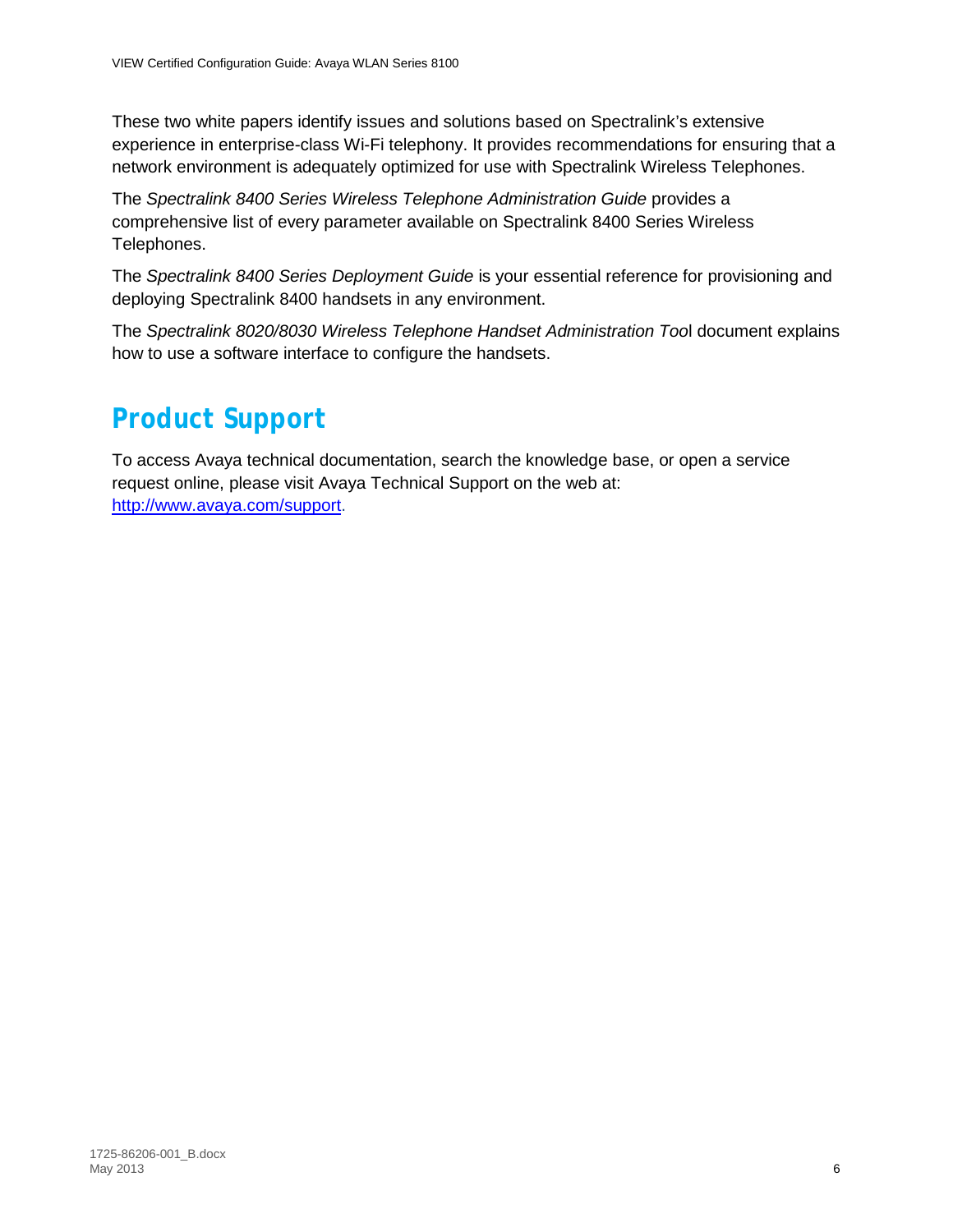# <span id="page-6-0"></span>*Network Topology*





### **Note**

This configuration is not applicable to all customer environments.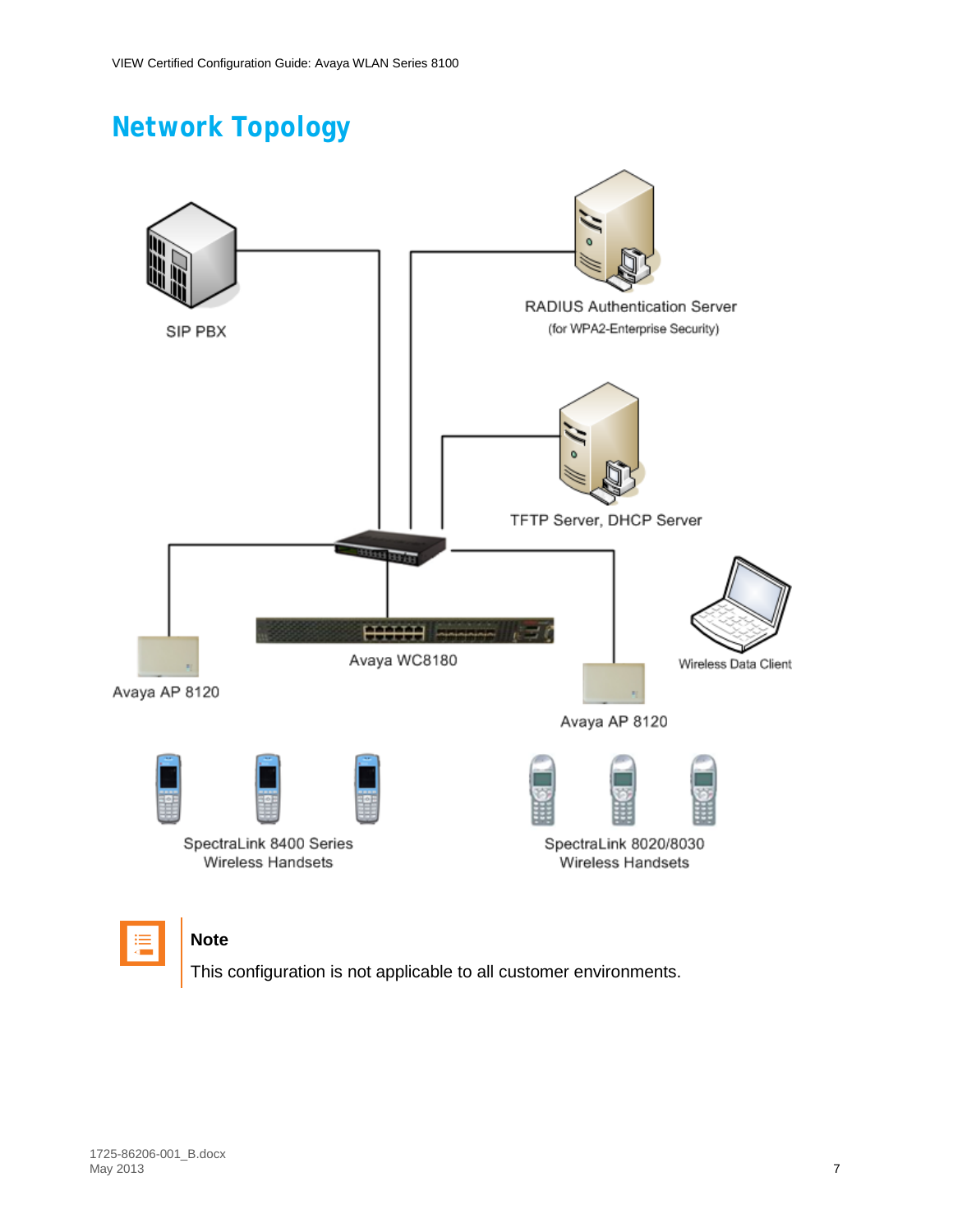# <span id="page-7-0"></span>**Chapter 2: Configuration for Wi-Fi Standard QoS**

## <span id="page-7-1"></span>*Connecting to Avaya Wireless Controller (WC8180)*

You can connect to WC8180 through console connection or WMS (WLAN Management Systems).

### **Creating a console connection**

When a WC 8180 is first installed or restored to default settings, the user must connect to the device through a console cable to perform initial configuration with a terminal emulation program. Once a device has enough configurations to be reached through the network, it can be managed through the management IP address. The following table lists the terminal connection parameters necessary to make such a connection.

| <b>Terminal Setting</b> | Value |
|-------------------------|-------|
| <b>Baud Rate</b>        | 9600  |
| Data Bits               | 8     |
| Parity                  | N     |
| <b>Stop Bits</b>        | 1     |

### <span id="page-7-2"></span>*Conventions used in the rest of this document*

There are several conventions used in the sections below. The position within the Command Line Interface (CLI) tree is indicated, fixed syntax versus operator entry, the purpose of the command, and additional parameters.

When a command is shown for the CLI, its position within the AP hierarchy configuration will be indicated by showing the prompt string the AP should be displaying at the point the command is executed. For example, when the command line interface is in Privileged command mode – entered by pressing enable after logging in as an admin – the AP name is shown followed by a "#" as in this example:

WC8180#configure terminal

When modes lower in the hierarchy of commands are shown, the prompts displayed will reflect the change as in the following sequence of commands: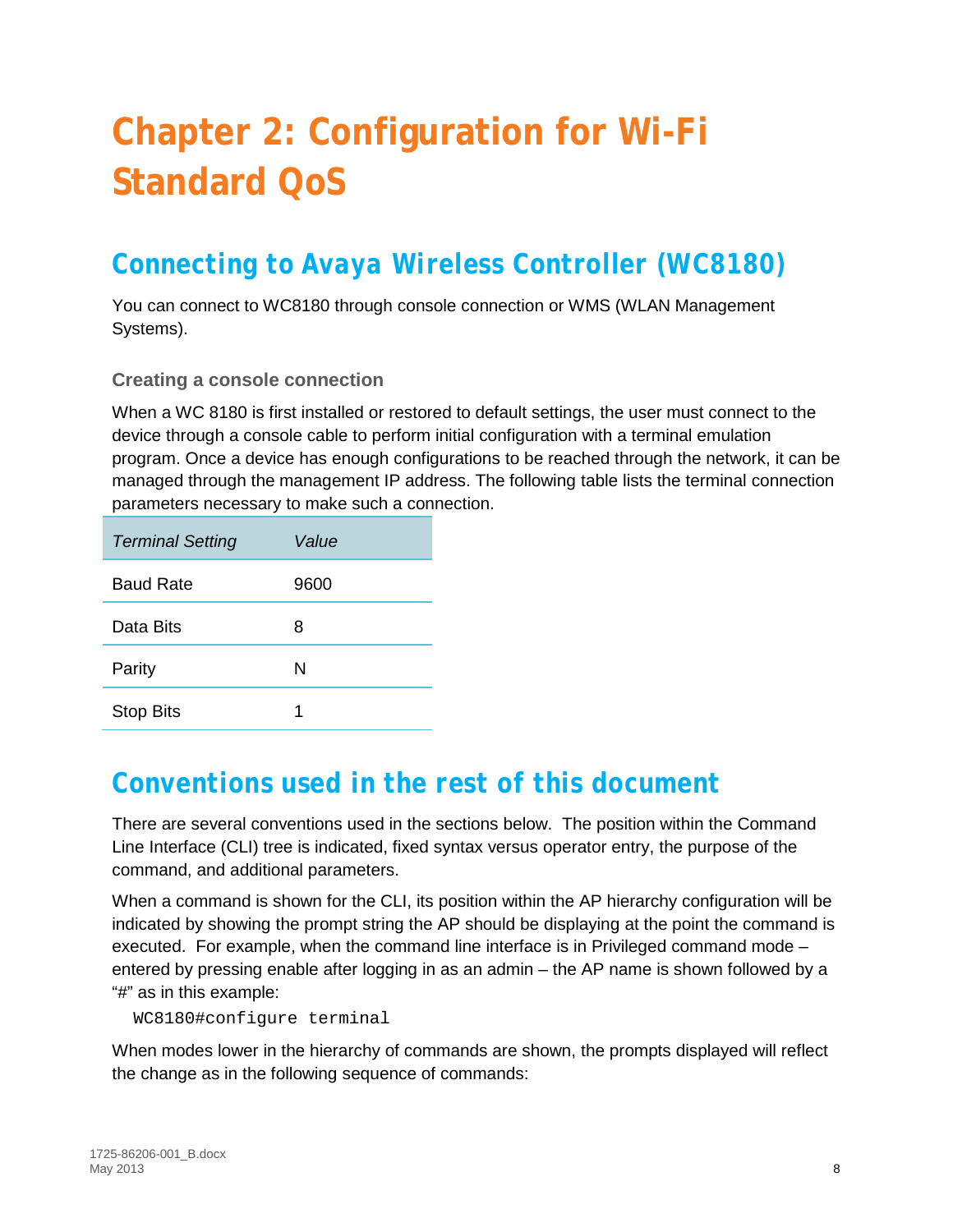```
WC8180#configure terminal
WC8180(config)#wireless
WC8180(config-wireless)#network-profile 1
WC8180(config-network-profile)# …
```
A command will be shown with bold characters for fixed syntax items and <VLAN\_name> and characters in <> to indicate operator-selected entries. When VLAN\_name is used in one place in the document, it is expected to be replaced with the same operator entry string the next time it appears in the document. For example, if VLAN\_name is wirelessVLAN, it should be entered as wireless\_VLAN the next time it is shown in the document. The <> entries will sometime have a parenthetical explanation for clarification as in: <Port\_range (enter 1-26)>. The parenthetical expression is present to aid in choosing an entry and is not part of the command syntax.

Each command or group of commands is preceded by a sentence indicating the purpose of the command, as in:

Enable SNMP services. WC8180(config)#snmp-server enable.

Some sections will show additional parameters for setup that are not necessary for handset connection but may be useful in a given specific network situation. They are usually listed at the beginning of a section and are optional.

### <span id="page-8-0"></span>*Basic Controller Configuration*

Perform the following procedure to place a basic configuration on a WC 8180 device:

- **1** Log into the controller. If the device is not yet running, make sure you have connected serial cable and terminal emulation program. Power up the WC and terminal program will show AVAYA logo on the screen after initial HW boot-up screen. It takes between 4- 5 minutes to be network-ready after power-up/reset.
- **2** Press CTRL + Y and select Command Line Interface.
- **3** Enter Privileged mode using the enable command.
- **4** Enter General Configuration mode using the configure terminal command.

```
WC8180#configure terminal
```
- **5** Specify the system IP address, subnet mask, and default gateway using the IP address command. The IP address configured is bound to the default vlan – VLAN #1.
- **6** WC8180(config)#ip address <ip\_address> netmask <subnet\_mask> default-gateway <default\_gateway>Enable SNMP services.

WC8180(config)#snmp-server enable.

**7** Disable SNMP user lists

```
WC8180(config)#no ipmgr snmp.
```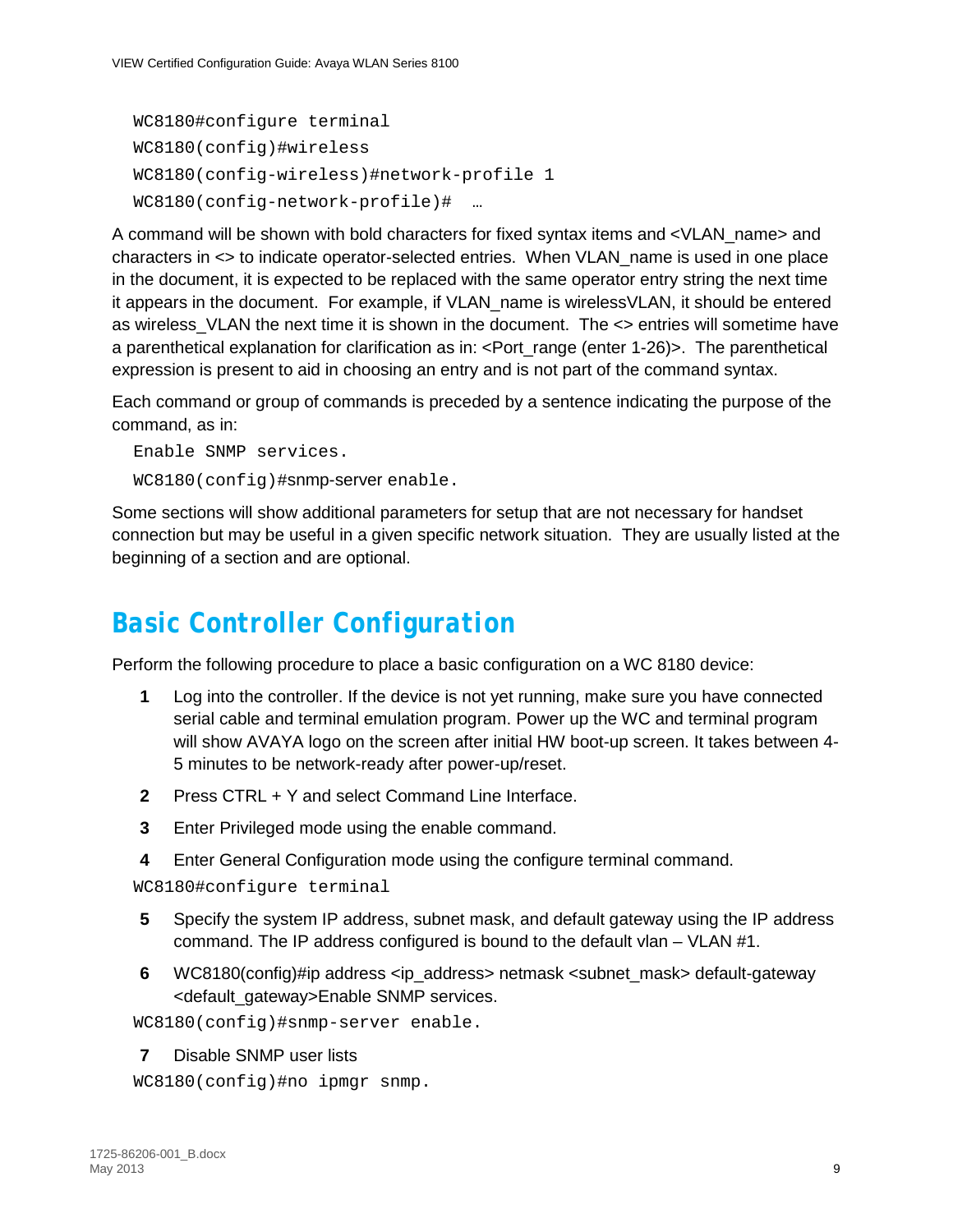### **8** Enable IP routing capabilities

WC8180(config)#ip routing

- **9** Enter Wireless Configuration mode using the wireless command.
- **10** Specify the wireless IP address to be used for the controller

WC8180(config-wireless)#interface-ip <ip\_address>

**11** Enable wireless capabilities

```
WC8180(config-wireless)#enable
```
**12** Enable MDC (mobility domain controller) capability

WC8180(config-wireless)#controller mdc-capable

**13** Enter the domain password at the prompt.



### **AdminTip**

When you are in need of CLI command help, type the command followed by a <space>?, CLI will show list of options available for that command with help. For e.g., by typing "ip ?"

Note: if the WC 8180 controller is restored to default settings, the license file must be reinstalled from the serial console using the following (The AP license file enables the WC 8180 controllers in the domain to manage AP's.):

**14** Enter CTRL-Z to return to the admin login state.

```
15 Type
```

```
copy tftp license address <X.X.X.X (ip address of the TFTP server) 
filename <license file name>.
```
#### **16** Type

boot.

<span id="page-9-0"></span>The rest of the settings in this manual may now be entered from a Telnet interface if desired.

### *Creating a Wireless Mobility Domain*

Use the existing default VLAN to create a wireless mobility domain.

**1** Define a wireless mobility domain. Add the wireless VLAN to it and assign the switch as the active controller for the domain.

WC8180#config terminal

WC8180(config)#wireless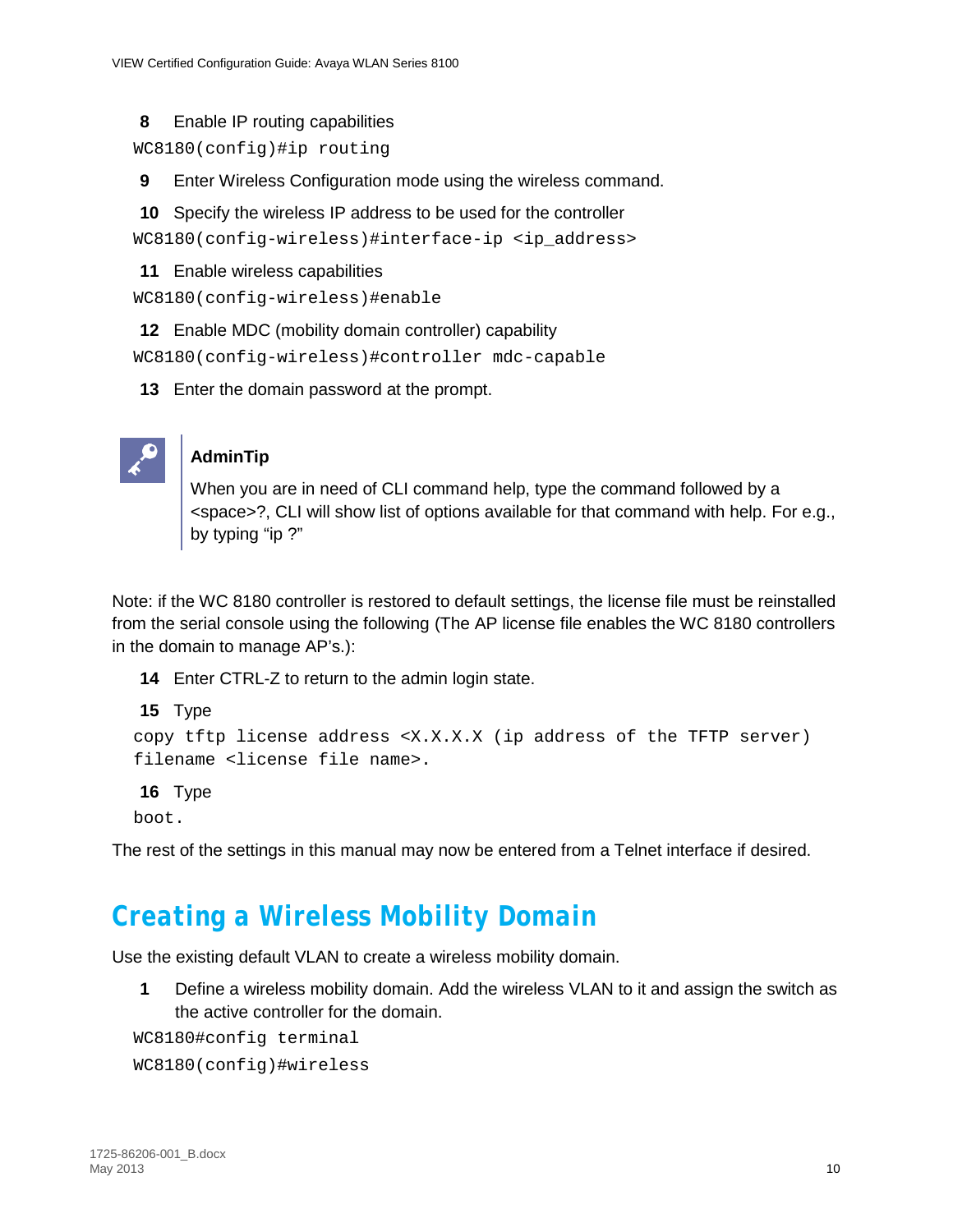```
WC8180(config-wireless)#domain mobility-vlan <mobility_vlan_name>
WC8180(config-wireless)#domain auto-promote-discovered-ap
WC8180(config-wireless)#switch vlan-map <mobility_vlan_name> LVID 1
WC8180(config-wireless)#domain ap <H.H.H (MAC address of AP)>
Entering domain AP (mac = XX:XX:XX:XX:XX:XX) configuration mode…
WC8180(config-domain-ap)#serial aaaaaaaaaaaaaa (serial ID of AP)
WC8180(config-domain-ap)#radio 1 channel xx (radio 1 is 5 GHz band 
radio)
WC8180(config-domain-ap)#radio 2 channel xx (radio 2 is 2.4 GHz band 
radio)
WC8180(config-domain-ap)#radio 1 power auto
WC8180(config-domain-ap)#radio 2 power auto
```


### **AdminTip**

Spectralink handsets do not support channel change messages. If the Auto-RF automatic channel assignment - method is used on the AP, there may be some audio drop as the handset roams to the new setting.

Repeat the domain ap commands for every AP that will be a member of the network. WC8180(config-wireless)#domain ap-client-qos

```
2 Press Ctrl-Z to return to Privileged mode.
```

```
WC8180#wireless controller join-domain domain-name <domain_name> 
mdc-address <H.H.H.H (ip address)>
```
## <span id="page-10-0"></span>*Access Point and Controller Discovery*

The WLAN 8100 solution supports DHCP-assisted discovery and DNS-assisted discovery of the controllers by the AP. The AP does not provide any interface for static configuration of the network parameters such as IP address, subnet, default gateway, DNS or domain name. A DHCP server must be configured in the network to assign these network parameters to the AP.

Administrator must configure either "DHCP option 43" or DNS so that AP can obtain the IP addresses of at least one active controller in the mobility domain. For redundancy in the discovery process we recommend configuring at least two controllers on DHCP server or DNS.

When both DHCP option 43 and DNS servers are configured, an AP attempts connection with controller IP's determined from DHCP options before attempting to connect to those determined from DNS queries.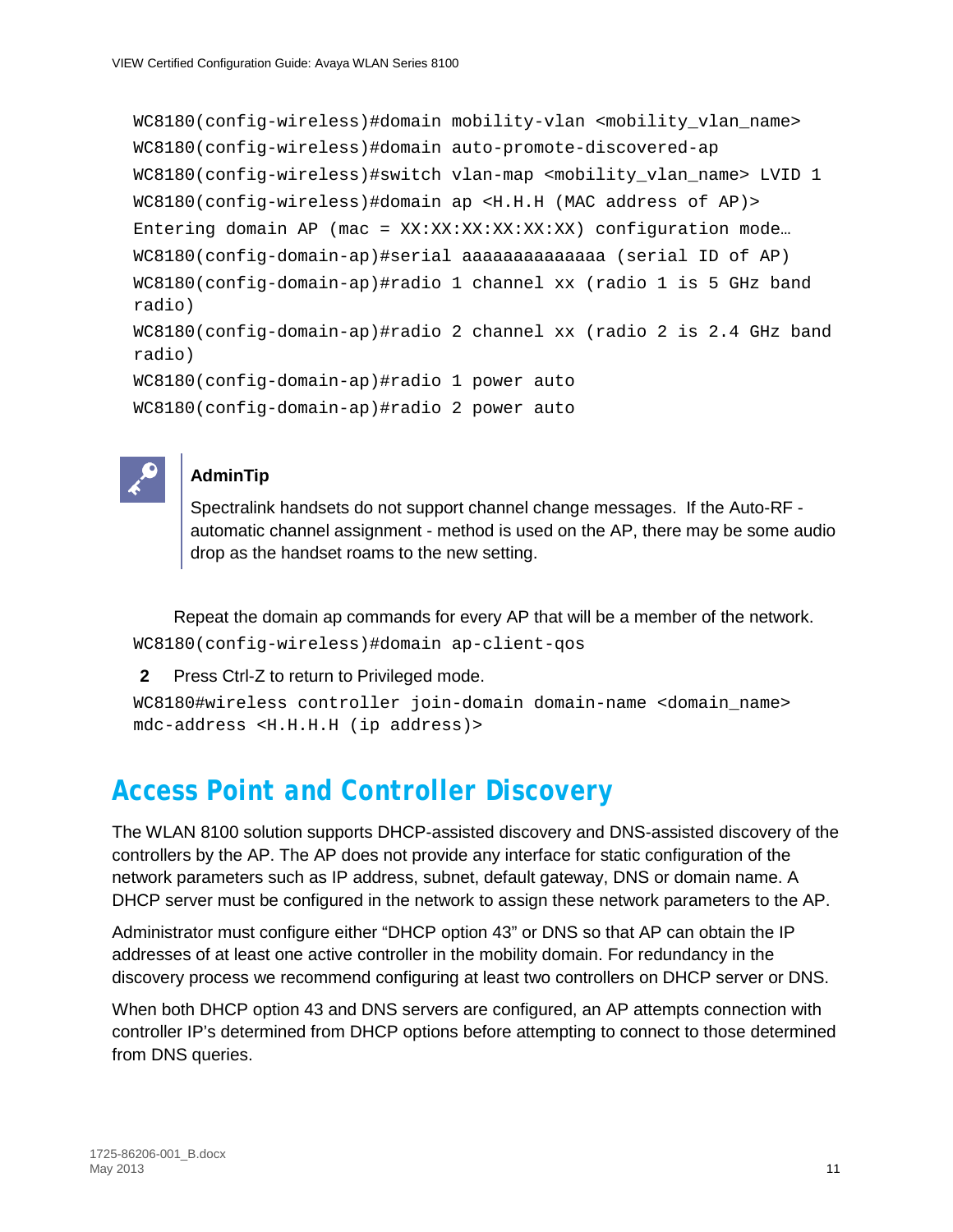### **DHCP Option 43 configuration**

Configuration is dependent on the type of DHCP server in use in the network environment. Avaya recommends the use of either a Windows 2003 Server or Linux-based DHCP server.

If a Windows 2003 DHCP server is in use, perform the following actions:

- **1** Open the DHCP Server Manager.
- **2** Select DHCP > <your-DHCP-server> > Scope > Scope Option > Option 043.
- **3** Configure the vendor identifier sub-option 8 by typing in the ASCII code in hexadecimal for the string "AVAYA AP" and the length of the string in bytes as 08 08 41 56 41 59 41 20 41 50.
- **4** Follow this by the option 01 with a length of 04 for the option string and the hexadecimal for the IP address assigned to the MDC controller. In the picture below, the address used for the controller is 172.29.108.100.
- **5** If desired, follow this by the option for the port for the UDP controller as 03 02 and the hex for the port number (default is 61000 – not shown in screen shot).
- **6** Click OK.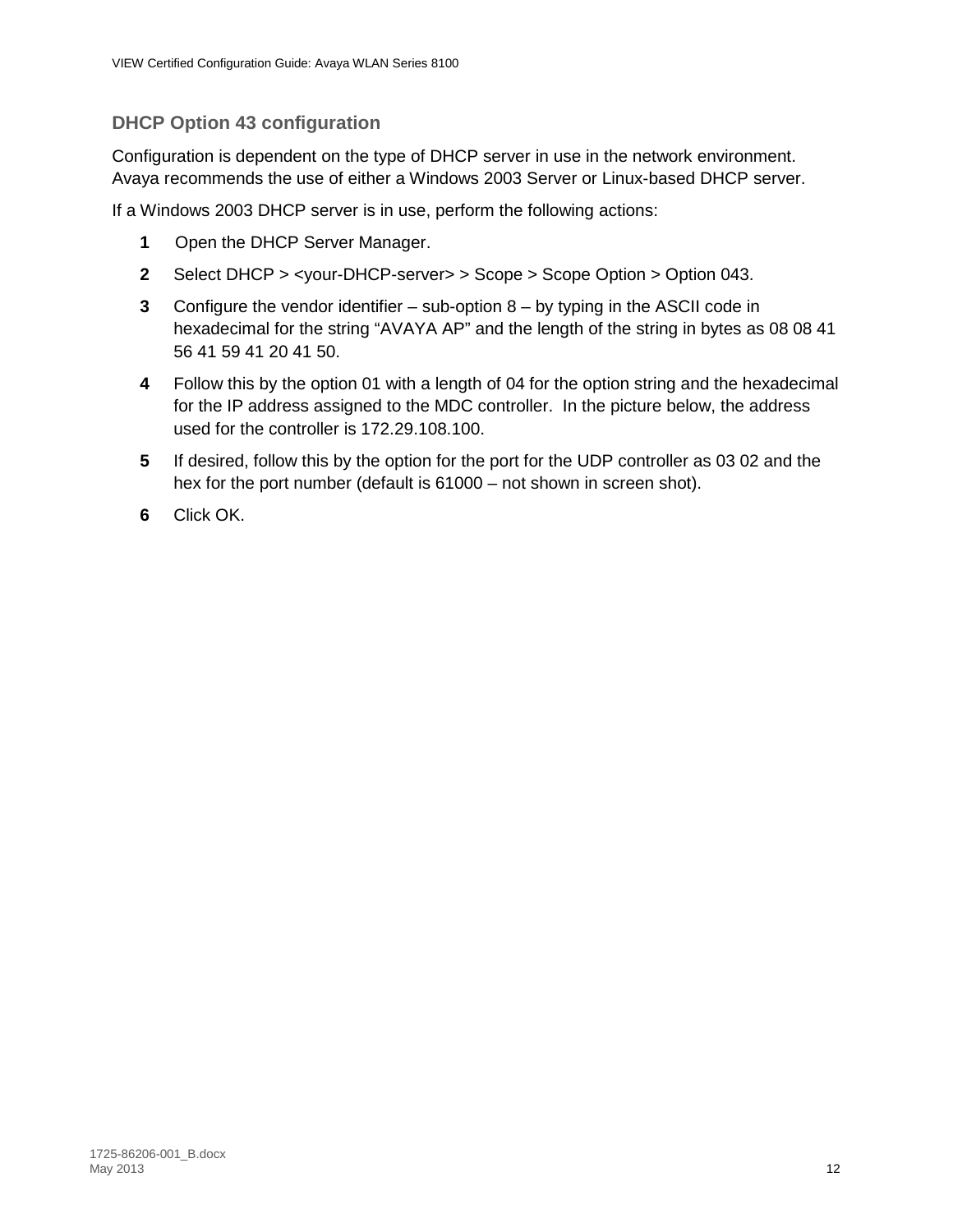| <b>CO</b> DHCP                                                                                                          |                                                                                                                                                                                                                                                                                                                                                                                                                                                                                                                                                                                      | $\Box$ o $\mathbf{X}$         |
|-------------------------------------------------------------------------------------------------------------------------|--------------------------------------------------------------------------------------------------------------------------------------------------------------------------------------------------------------------------------------------------------------------------------------------------------------------------------------------------------------------------------------------------------------------------------------------------------------------------------------------------------------------------------------------------------------------------------------|-------------------------------|
| Eile<br>Action<br>Help<br>View                                                                                          |                                                                                                                                                                                                                                                                                                                                                                                                                                                                                                                                                                                      |                               |
| $\ln N$ of $\ln N$<br>$\Rightarrow$<br>⇔                                                                                | $2 \mathbb{Z} \times \mathbb{Z}$                                                                                                                                                                                                                                                                                                                                                                                                                                                                                                                                                     |                               |
| $\mathbf{Q}$ DHCP                                                                                                       | <b>Scope Options</b>                                                                                                                                                                                                                                                                                                                                                                                                                                                                                                                                                                 |                               |
| 白 6 davdhcp2 [172.29.108.3]                                                                                             | Vendor<br>Value<br>Option Name                                                                                                                                                                                                                                                                                                                                                                                                                                                                                                                                                       | Class                         |
| Dec [30.1.2.0] BranchOff<br>□ Scope [172.29.108.0] Rebe                                                                 | s 003 Router<br>Standard<br>172.29.108.1                                                                                                                                                                                                                                                                                                                                                                                                                                                                                                                                             | None                          |
| <b>FR</b> Address Pool                                                                                                  | 007 Log Servers<br>Standard<br>172.29.108.10                                                                                                                                                                                                                                                                                                                                                                                                                                                                                                                                         | None                          |
| Address Leases                                                                                                          | දුම් 043 Vendor Specific Info<br>Standard<br>08 08 41 56 41 59 41 20 41 50 01 04 ac 1d 6c 64                                                                                                                                                                                                                                                                                                                                                                                                                                                                                         | None                          |
| <b>E</b> la Reservations<br>Scope Options<br><b>B</b> Server Options<br>$\blacktriangleright$<br>$\left  \cdot \right $ | & 066 Boot Server Host Name<br>Standard<br>172.29.108.10<br>7x<br><b>Scope Options</b><br>General Advanced<br>Available Options<br>Description $\blacktriangle$<br>□ 040 NIS Domain Name<br>Name of Ne<br>$  \cdot  $<br>$\square$ 041 NIS Servers<br>Addresses c<br>$\Box$ 042 NTP Servers<br>Addresses d<br>■ 043 Vendor Specific Info<br>Embedded $\sqrt{}$<br>⊣∣<br>$\blacktriangleright$<br>Data entry:<br>ASCII:<br>Binary:<br>Data:<br>08 08 41 56 41 59 41 20<br>. . AVAYA<br>0000<br>41 50 01 04 AC 1D 6C 64<br>10008<br>$AP. . - . 1d$<br> 0010  <br>0K<br>Cancel<br>Apply | None<br>$\blacktriangleright$ |

If a Linux DHCP server is in use, perform the following actions:

- **1** Edit dhcpd.conf (/root/dhcp.conf).
- **2** Configure Sub-Option 8 as AVAYA AP with hexadecimal values for domain controller IP addresses. A UDP port for communications can also be optionally specified.
- **3** Restart dhcpd.

For example, a Linux entry for Option 43 with controller addresses 192.168.11.2 and 192.168.11.3 and using port 61000 would break down as follows:

```
option vendor-encapsulated-options 08:08:41:56:41:59:41:20:41:50 =
"AVAYA AP"
```
 $:01:04:c0:a8:0b:02 = "192.168.11.2"$ 

 $:01:04:c0:ab:0b:03 = "192.168.11.3"$ 

 $:03:02:EE:48 = "61000"$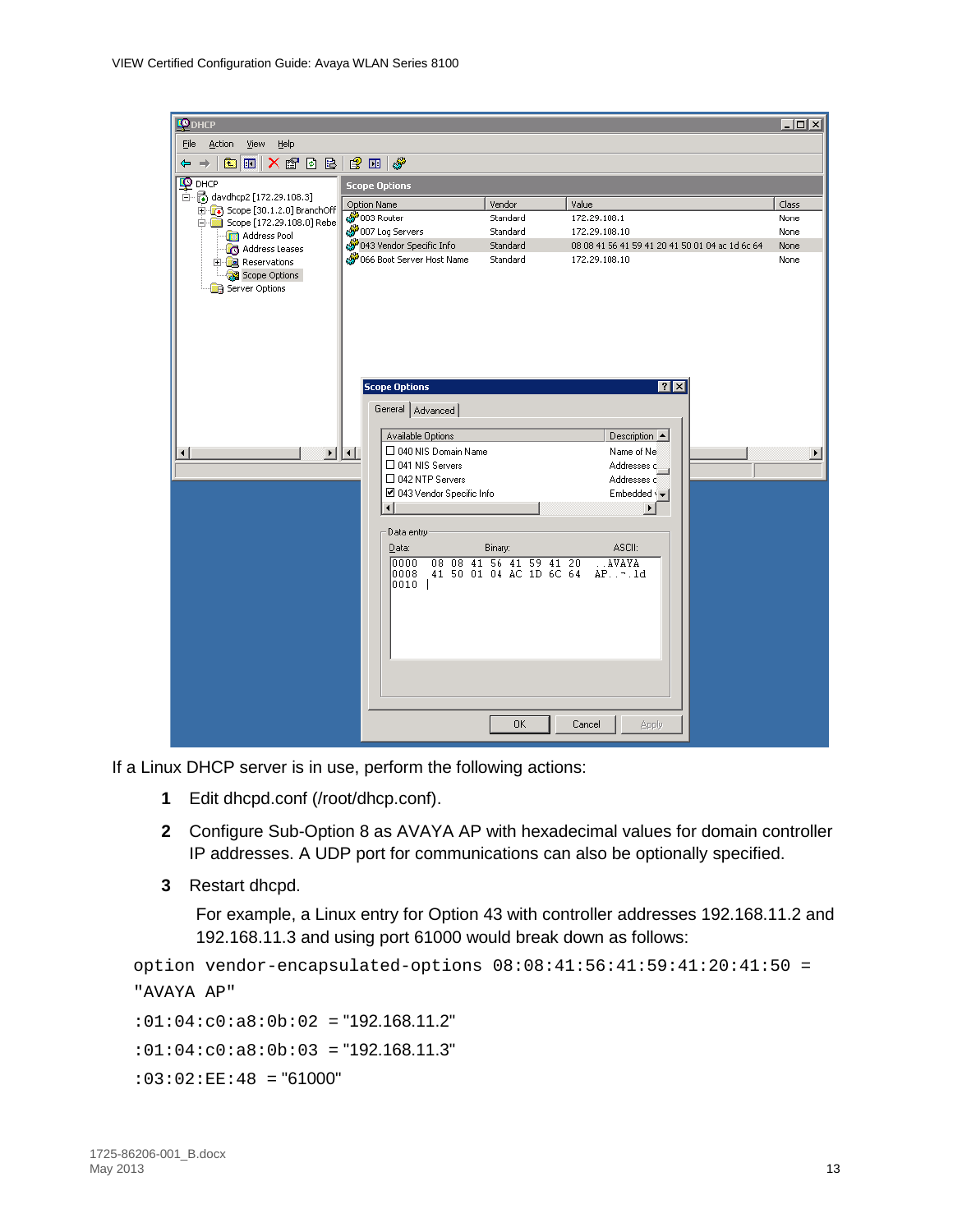### The total Option 43 entry would be:

```
08:08:41:56:41:59:41:20:41:50:01:04:c0:a8:0b:02:01:04:c0:a8:0b:
```
03:03:02:EE:48

The access point will use UDP port 61000 by default if Option 43 does not include the UDP port number.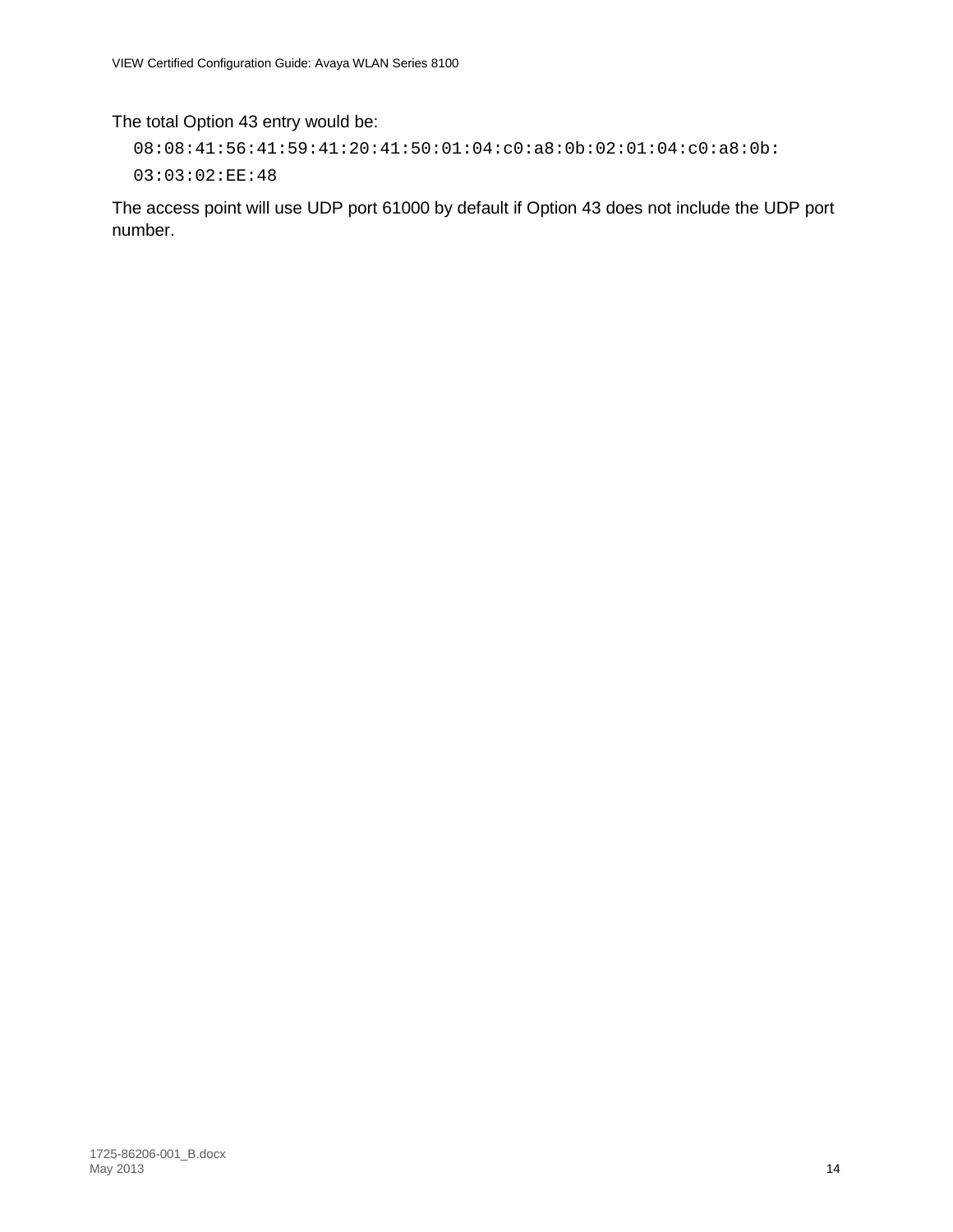# <span id="page-14-0"></span>**Chapter 3: AP Configuration Profiles**

The configuration of managed-APs is through the use of AP configuration profiles. There can be several profiles defined on the Wireless Controller. You can apply each profile across multiple controlled-APs.

Each AP profile can be composed a radio profile for each radio on the AP, a network profile, and a radius authentication profile for 802.1x security.

The radius authentication, radio, and network profiles are defined first. They are then included in the AP profiles. A selected AP profile is distributed to the managed AP(s) via the managing WC 8180 using the command:

```
WC8180#wireless controller config-sync
```
or by power cycling the AP(s).



### **AdminTip**

The wireless controller config-sync command should be repeated every time it is desired to distribute the changed configuration to the APs.

### <span id="page-14-1"></span>*Radius Authentication Profile*

Several overall security settings are possible, reached from the CLI (either console or Telnet) using the following commands:

```
WC8180>enable
WC8180#configure terminal
WC8180(config)#wireless
WC8180(config-wireless)#security
WC8180(config-security)#?
WLAN overall security settings
```

| default | Set default settings for security features |
|---------|--------------------------------------------|
| end     | End wireless security configuration mode   |
| exit    | Exit wireless security configuration mode  |
| mac-db  | Configure black and white list             |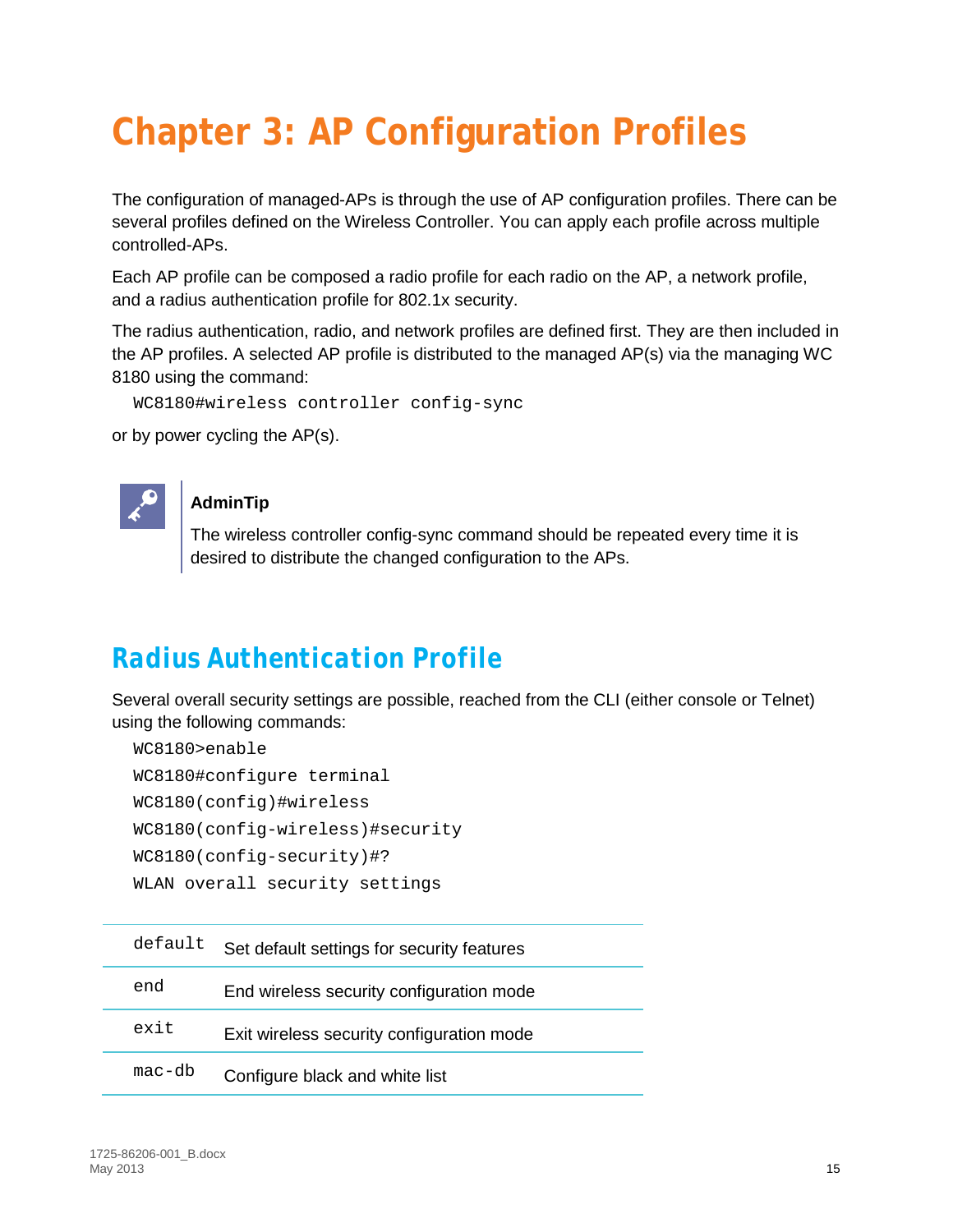| no      | Disable wireless security features      |
|---------|-----------------------------------------|
| radius  | Global RADIUS configuration             |
| user-db | Local user configuration                |
| wids    | Configure Wireless Intrusion Detection  |
| wips    | Configure Wireless Intrusion Protection |

The global radius configurations are used in the WPA2 Enterprise security WLAN security settings within the handsets. In the Avaya 8180 AP, it is used when the security mode wpaenterprise is selected in a network profile. A radius profile must be set up before it can be used in a network profile.

Set up a connection to a radius server as follows:

```
WC8180(config-security)#radius profile <radius profile name>
WCS180(config-security)#radius server <radius server IP (as X.X.X.X)
<radius_profile_name>-Auth secret
```

```
Enter server secret: ****
Verify server secret: ****
```
### <span id="page-15-0"></span>*AP Radio Profiles*

AP radio profiles group settings that can be applied to one of the AP radios.

```
WC8180>enable
WC8180#config terminal
WC8081(config)#wireless
WC8180(config-wireless)#radio-profile <radio id>
Entering radio-profile (id = <radio_id>) configuration mode...
```
General Configure Radio profile parameters

| apsd            | Enable auto powersave delivery mode       |
|-----------------|-------------------------------------------|
| beacon-interval | Set beacon interval for the radio profile |
| channel         | Configure radio channel settings          |
| data-rates      | Configure basic/supported d ata rates     |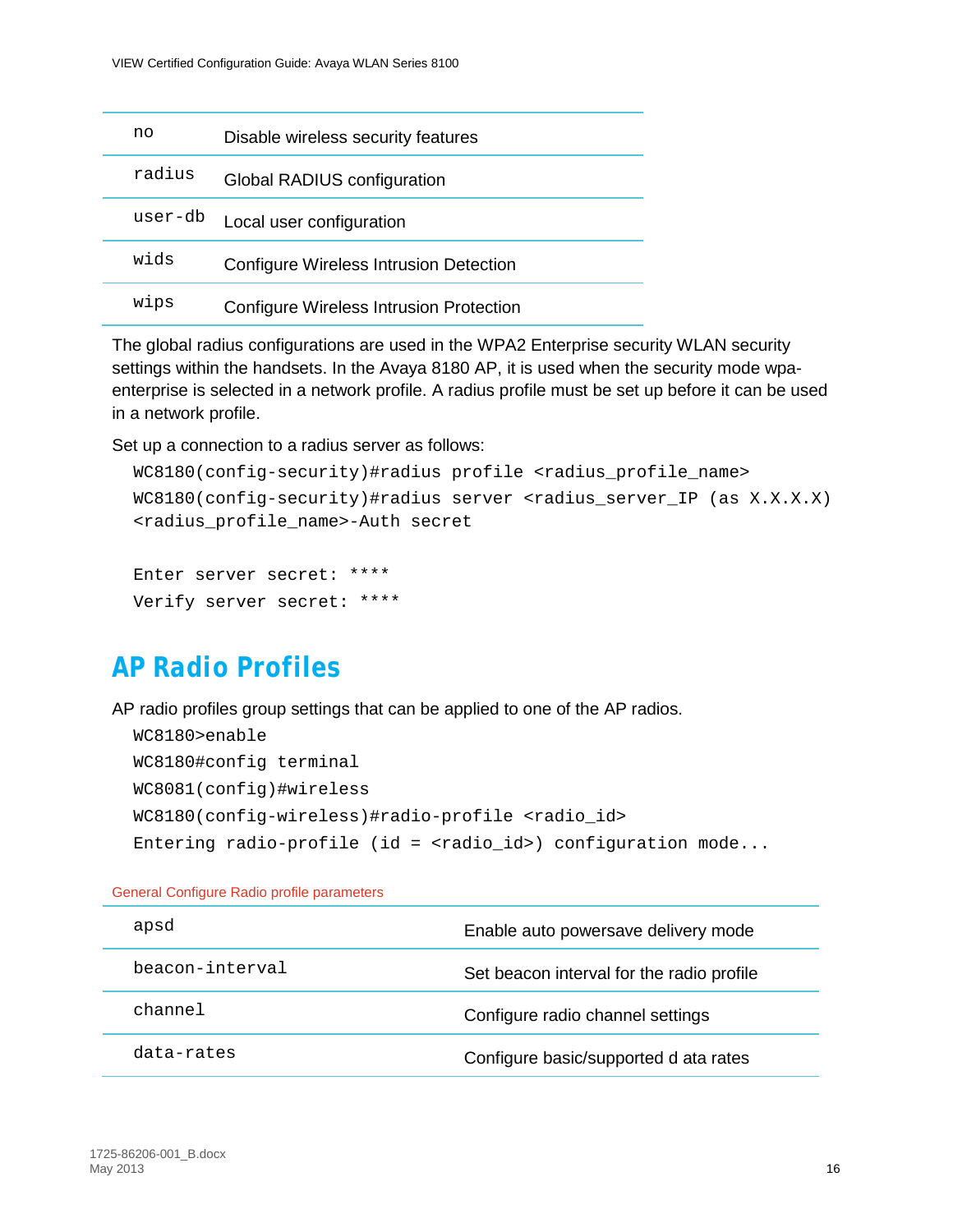| default                 | Set default parameters for radio profile                             |
|-------------------------|----------------------------------------------------------------------|
| dot11-mode              | Configure physical mode of radio                                     |
| dot11n                  | Set 802.11n related configuration for radio<br>profile               |
| dot11n-protection-mode  | Configure 802.11n protection mode                                    |
| dtim-period             | Configure Delivery Traffic Indication Map<br>(DTIM) period           |
| end                     | End radio profile mode                                               |
| exit                    | Exit out of radio profile mode                                       |
| fragmentation-threshold | Configure packet fragmentation threshold                             |
| incorrect-frame-no-ack  | Enable No-Ack for incorrectly received<br>frames on radio            |
| load-balance            | Configure load balancing parameters for<br>radio                     |
| max-clients             | Configure max number of simulataneous<br>client associations allowed |
| multicast-tx-rate       | Configure multicast transmit rate parameters                         |
| no                      | Disable radio profile parameters                                     |
| power                   | Configure radio power settings                                       |
| profile-name            | Set radio profile name                                               |
| qos                     | Configure Radio QoS queues                                           |
| rate-limit              | Enable broadcast/multicast rate limiting                             |
| $rf$ -scan              | Configure RF scan mode parameters                                    |
| rrm                     | Enable RRM(Radio Resource Measurement)                               |
| rts-threshold           | Configure RTS threshold - Below which                                |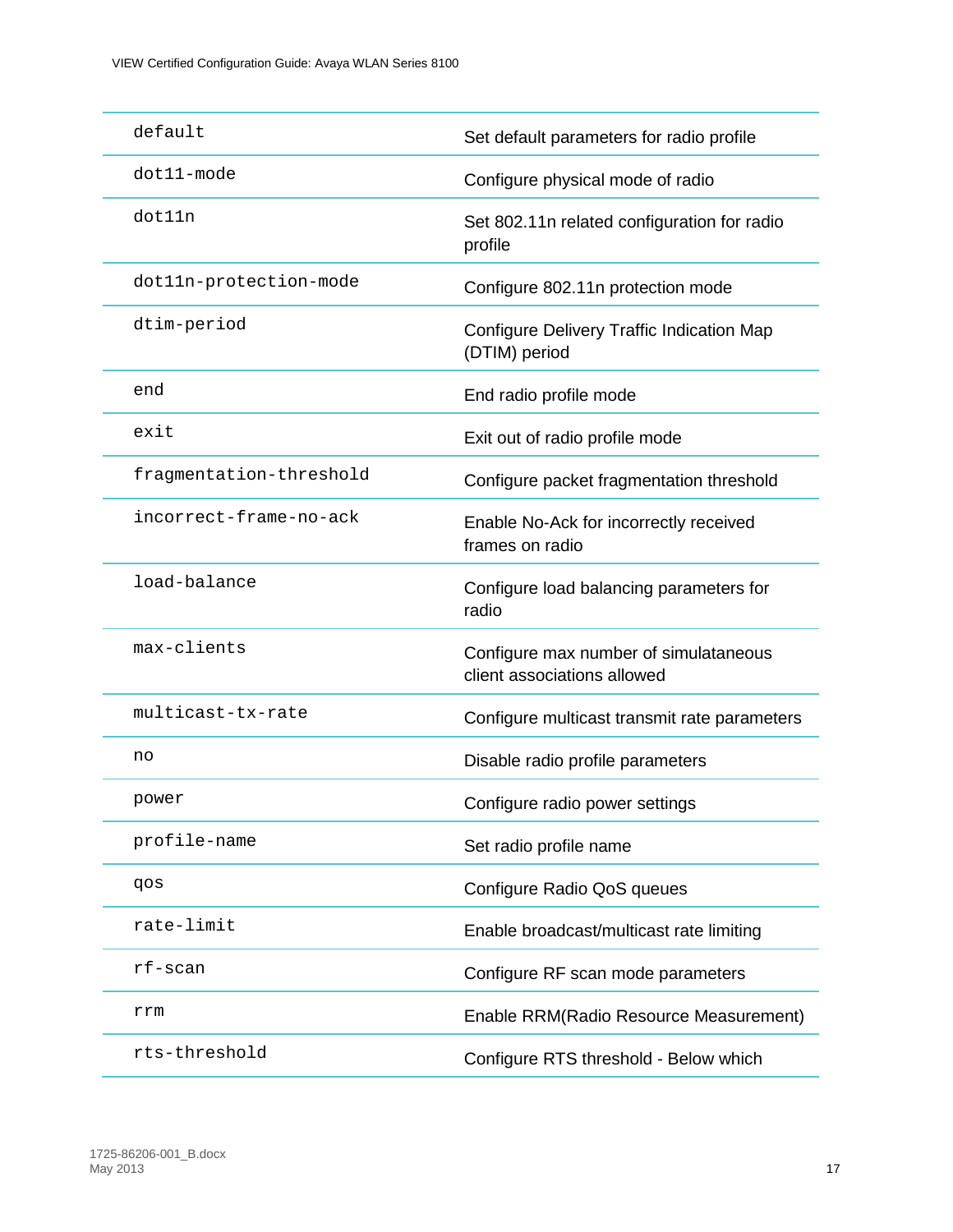|                   | MPDU RTS/CTS is not performed                                             |
|-------------------|---------------------------------------------------------------------------|
| station-isolation | Enable station isolation, Block wireless<br>communication between clients |
| tspec             | Configure TSPEC settings for radio profile                                |
| wmm-mode          | Enable WMM(Wi-Fi Multimedia) mode                                         |

Enable auto powersave delivery mode.

WC8180(config-radio-profile)#apsd

Set beacon interval for the radio profile (in ms).

WC8180(config-radio-profile)#beacon-interval 100

Configure Delivery Traffic Indication Map (DTIM) period (in number of beacon intervals).

WC8180(config-radio-profile)#dtim-period 2

Name the radio profile.

WC8180(config-radio-profile)#profile-name <radio\_profile\_name1>

Enable WMM(Wi-Fi Multimedia) mode.

WC8180(config-radio-profile)#wmm-mode

Disable TSPEC settings for radio profile. See [Known Limitations.](#page-4-0)

WC8180(config-radio-profile)#no tspec

Disable RRM(Radio Resource Measurement).

WC8180(config-radio-profile)#no rrm

The following will configure the radio profile to be specific radio.

WC8180 (config-radio-profile)#dot11-mode <radio> a 802.11a a-n 802.11a/n bg 802.11b/g bg-n 802.11b/g/n n-only-a 802.11n (5GHz only) n-only-g 802.11n (2.4GHz only)

The following will set the power on the radios.

```
WC8180 (config-radio-profile)#power policy static
WC8180 (config-radio-profile)#tx-power xx 
(power is in percent 1-100)
```
Set it so that the need for legacy protection while in 11n is determined by the controller.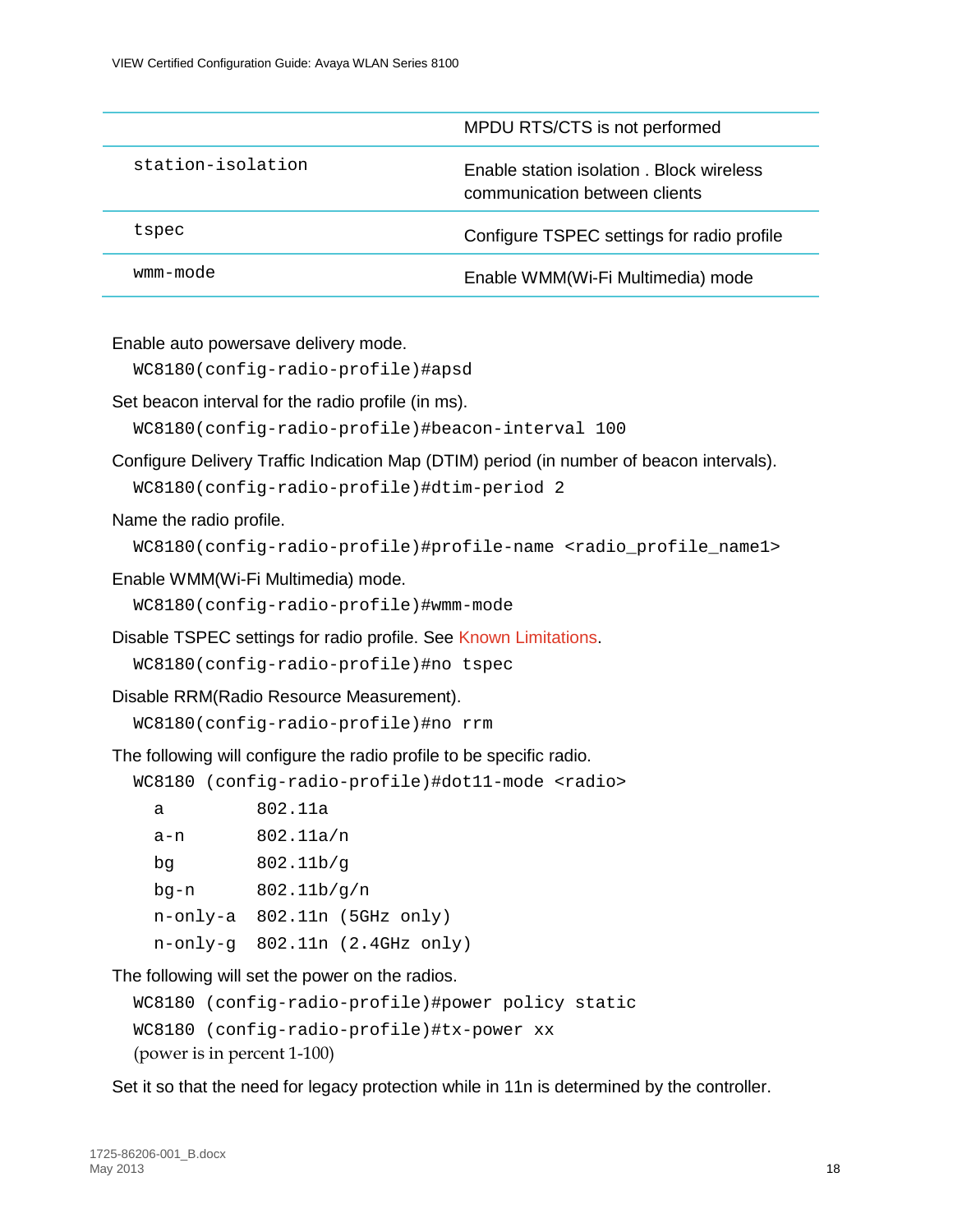WC8180 (config-radio-profile)#dot11-protection-mode auto

### <span id="page-18-0"></span>*AP Radio QoS*

Within the radio profile, the Enhanced Distributed Channel Access (EDCA) parameters of an AP affect downstream traffic from the AP to the client station. Station EDCA parameters affects upstream traffic from the client station to an AP. The user has control over enabling and disabling WMM mode. When it is disabled, QoS only applies to downstream traffic.

The default radio QoS (Hardware) settings are below:

| WC8180(config-radio-profile)#show wireless radio-profile qos |             |                        |         |                      |   |    |         |
|--------------------------------------------------------------|-------------|------------------------|---------|----------------------|---|----|---------|
| Radio                                                        |             | Client EDCA<br>AP-EDCA |         |                      |   |    |         |
| Profile                                                      | <b>OOS</b>  |                        |         |                      |   |    |         |
| ID                                                           | Oueue       | AIFS                   | Min-win | Max-win AIFS Min-win |   |    | Max-win |
|                                                              |             |                        |         |                      |   |    |         |
|                                                              | voice       |                        | 3       | 7                    | 2 | 3  | 7       |
| 1                                                            | video       | 1                      | 7       | 15                   | 2 | 7  | 15      |
|                                                              | best-effort | 3                      | 15      | 63                   | 3 | 15 | 63      |
|                                                              | background  | 7                      | 15      | 1023                 | 7 | 15 | 1023    |
|                                                              |             |                        |         |                      |   |    |         |

Type the following CLI command for good quality voice call where data and voice competes for resources.

```
WC8180(config-radio-profile)#qos best-effort station-edca max-
contention-window 1023
```
The radio related parameters can be verified using the following "Show" commands:

```
WC8180#show wireless radio-profile <radio-profile-id> detail
WC8180#show wireless radio-profile tspec radio-profile-id> detail
WC8180#show wireless radio-profile qos radio-profile-id>
```
### <span id="page-18-1"></span>*Configuring Network Profiles*

Network profiles must also be defined for AP management.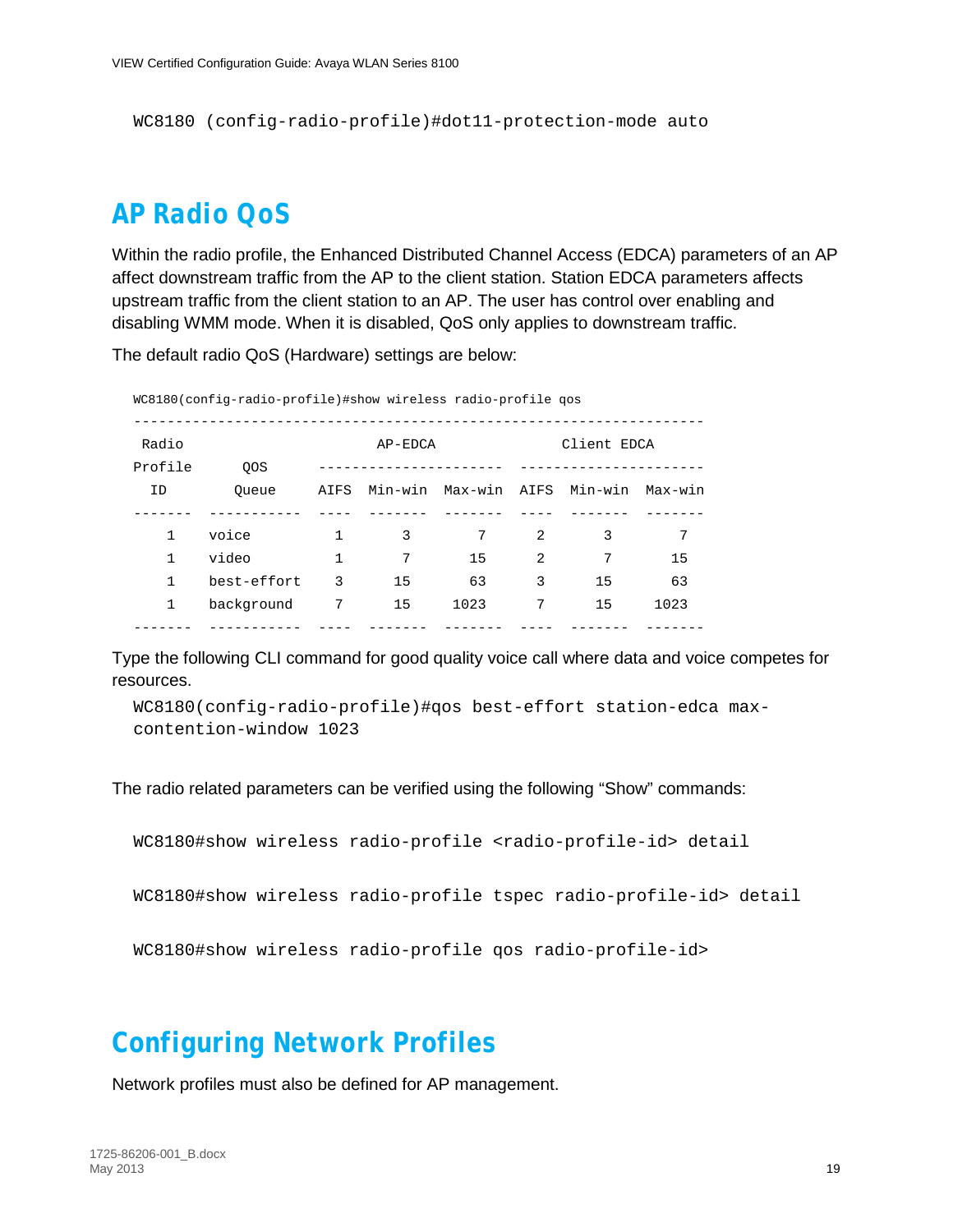WC8180(config-wireless)#network-profile <network\_profile\_id>

| arp-suppression | Enable wireless ARP supression for the network                   |
|-----------------|------------------------------------------------------------------|
| captive-portal  | Configure captive portal mapping on the network                  |
| client-qos      | Configure network profile Client QoS settings                    |
| $cos2$ wmm      | WMM values for CoS mapping                                       |
| default         | Set a command to its default values                              |
| dot1x           | Configure 802.1x parameters                                      |
| end             | End configuration mode                                           |
| exit            | Exit out of network profile config mode                          |
| hide-ssid       | Enable SSID hiding in AP beacons for the network                 |
| mac-validation  | Enable client authentication through Client MAC<br>address       |
| mobility-vlan   | Configure default mobility vlan for the network                  |
| no              | Disable network profile parameters                               |
| probe-response  | Enable response to broadcast probe request                       |
| profile-name    | Configure network profile name                                   |
| radius          | Configure RADIUS related parameters                              |
| security-mode   | Configure security mode                                          |
| ssid            | Configure SSID for the network                                   |
| user-group      | Configure local user group name for the network                  |
| user-validation | Configure user validation method if captive portal is<br>enabled |
| wep             | Configure WEP related parameters                                 |

Network Profile Configuration Commands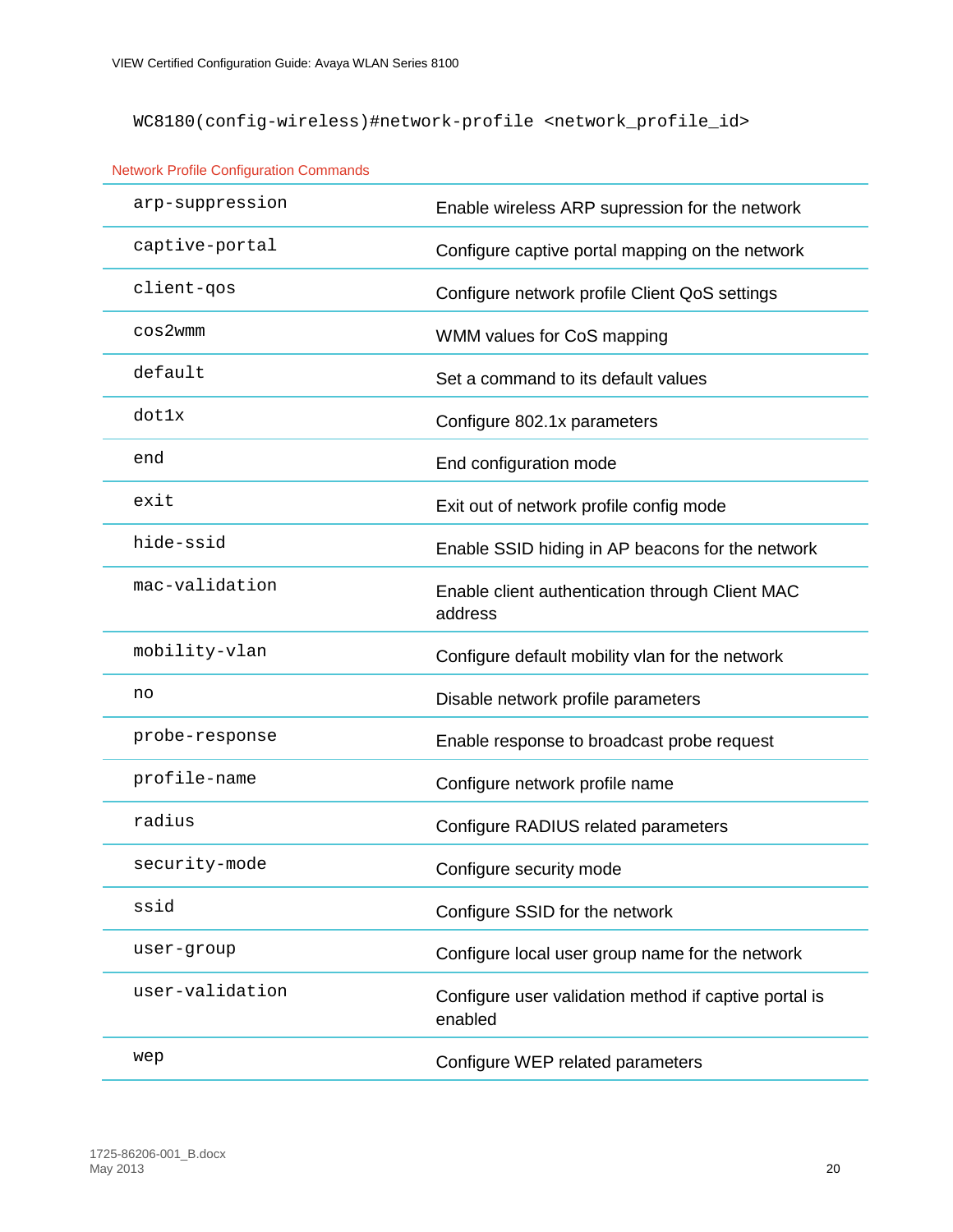| wmm2cos | CoS mapping for WMM       |
|---------|---------------------------|
| wpa2    | Configure WPA2 parameters |
|         |                           |

WC8180(config-network-profile)#profile-name <net\_profile\_name>

WC8180(config-network-profile)#mobility-vlan <mobility\_vlan\_name> (from [Creating a Wireless Mobility Domain](#page-9-0)) WC8180(config-network-profile)#ssid <ssid\_name> WC8180(config-network-profile)#client-qos enable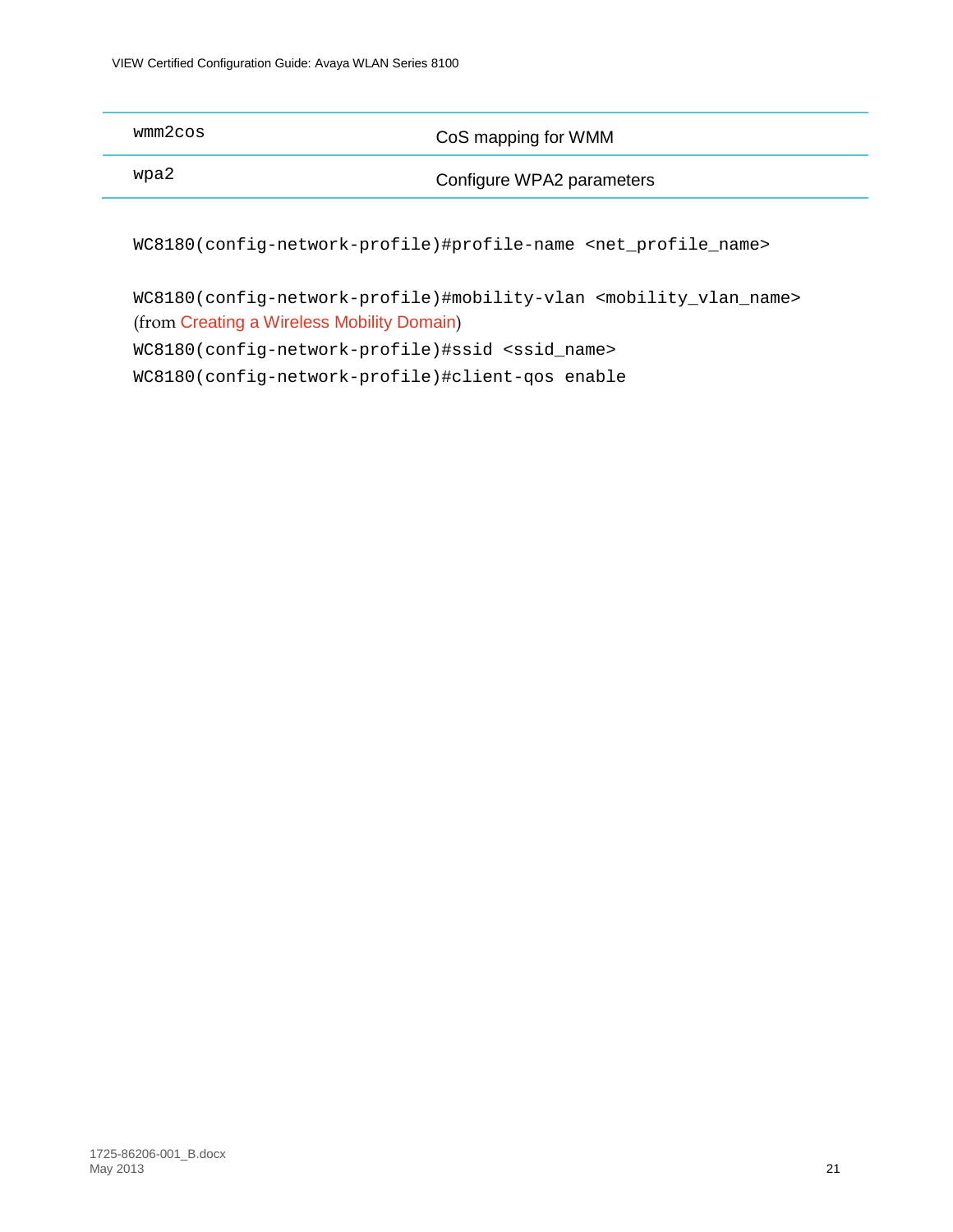# <span id="page-21-0"></span>**Chapter 4: Configuring Security Settings**

Network profiles contain security modes. There are five different security modes available in WC8180.

```
WC8180(config-network-profile)#security-mode ?
```

| open           | Open access    |
|----------------|----------------|
| $wep-802dot1x$ | WEP 802.1x     |
| wep-static     | Static WEP     |
| wpa-enterprise | WPA enterprise |
| wpa-personal   | WPA personal   |

The Spectralink handsets do not support the wep-802dot1x mode of the Avaya 8180. Within the wpa-personal security mode of the Avaya 8180, Spectralink handsets define two security modes called WPA (TKIP cipher) personal and WPA2 (CCMP cipher) personal within the handset menu system and its HAT(Handset Administration Tool). These handset security modes and the commands to support them in the AP are defined below.

## <span id="page-21-1"></span>*Configuring security None*

<span id="page-21-2"></span>WC8180(config-network-profile)#security-mode open

### *Configuring wep-static*

|            | WC8180(config-network-profile)#security-mode wep-static |
|------------|---------------------------------------------------------|
|            | WC8180(config-network-profile)#wep ?                    |
| key-length | Set the number of bits for the WEP keys                 |
| key-type   | Set the type WEP key configured                         |
| key1       | Set WEP key #1                                          |
| key2       | Set WEP key #2                                          |
| key3       | Set WEP key #3                                          |
| key4       | Set WEP key #4                                          |
|            | transmit-key Set WEP key index used for encryption      |

The Spectralink handsets support only hex key entry for WEP.

```
WC8180(config-network-profile)#wep key-length <40_or_128> key-type 
hex key<key#> <key_hex_string> transmit-key <key#>
```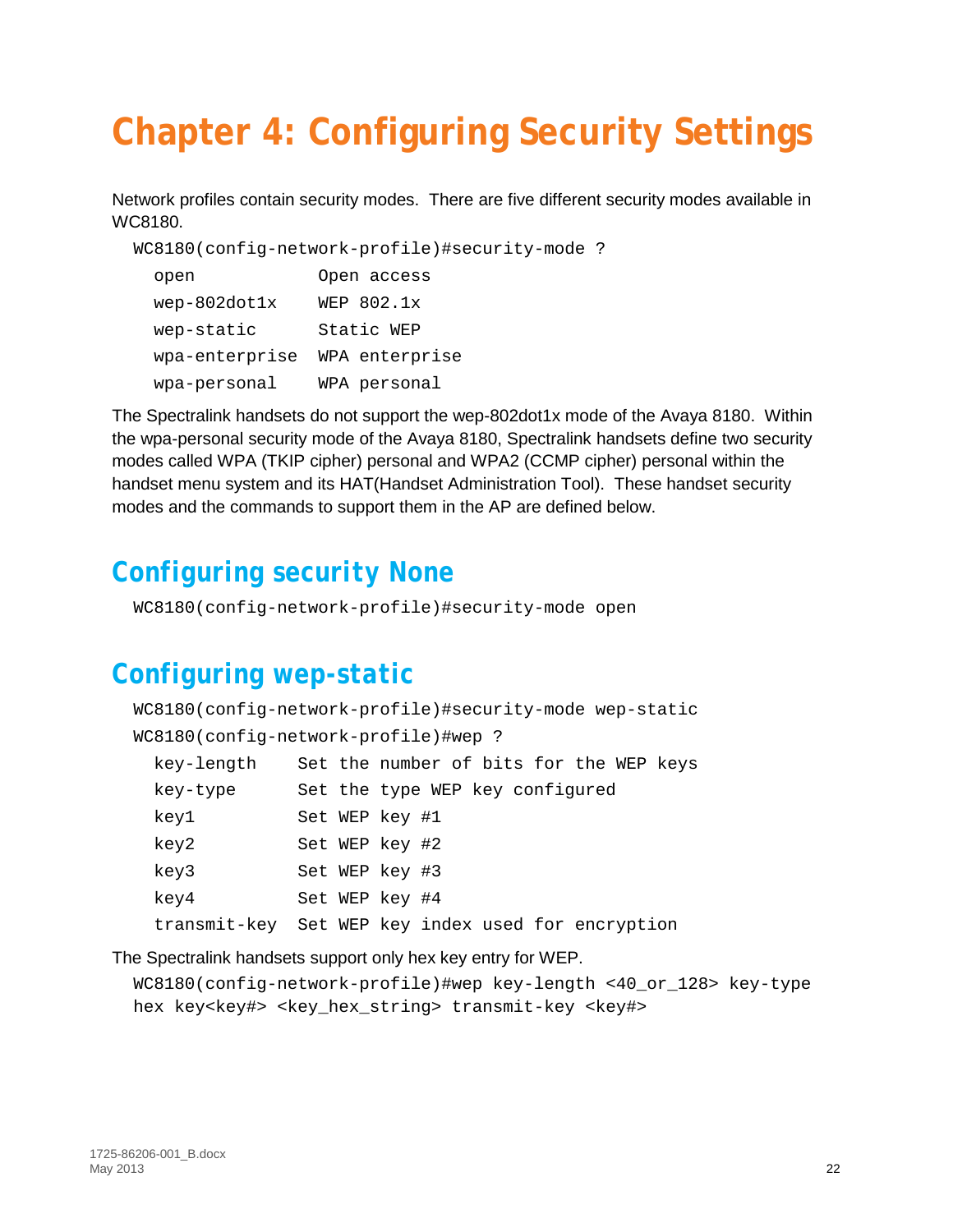### <span id="page-22-0"></span>*Configuring WLAN Settings/ WPA2-Enterprise*

WC8180(config-network-profile)#security-mode wpa-enterprise WC8180(config-network-profile)#radius authentication-profile <radius\_authentication\_profile (as defined in section [Radius Authentication Profile](#page-14-1))

```
WC8180(config-network-profile)#wpa2 versions-supported wpa2 cipher-
suite ccmp
```
# <span id="page-22-1"></span>*Configuring WLAN-Settings/ WPA-PSK*

```
WC8180(config-network-profile)#security-mode wpa-personal
WC8180(config-network-profile)#wpa versions-supported wpa2-and-wpa 
cipher-suite ccmp-and-tkip
WC8180(config-network-profile)#wpa key <passphrase_key_string>
```
Note: only the handset's passphrase method of WPA key definition is supported on the Avaya 8180 AP.)

## <span id="page-22-2"></span>*Configuring WLAN-Settings/ WPA2-PSK*

```
WC8180(config-network-profile)#security-mode wpa-personal
WC8180(config-network-profile)#wpa versions-supported wpa2 cipher-
suite ccmp
WC8180(config-network-profile)#wpa key <passphrase_key_string>
```
Note: only the handset's passphrase method of WPA2 key definition is supported on the Avaya 8180 AP.)

# <span id="page-22-3"></span>*WMM queue priority*

AP can remark WMM/CoS priority to prioritize legacy clients or clients with incorrect CoS/WMM markings.

```
WC8180(config-network-profile)#wmm2cos 5 6
(CoS is set to 6 if WMM is video)
WC8180(config-network-profile)#cos2wmm 4 5
(if CoS is 4, packet is assigned to AC_VI)
```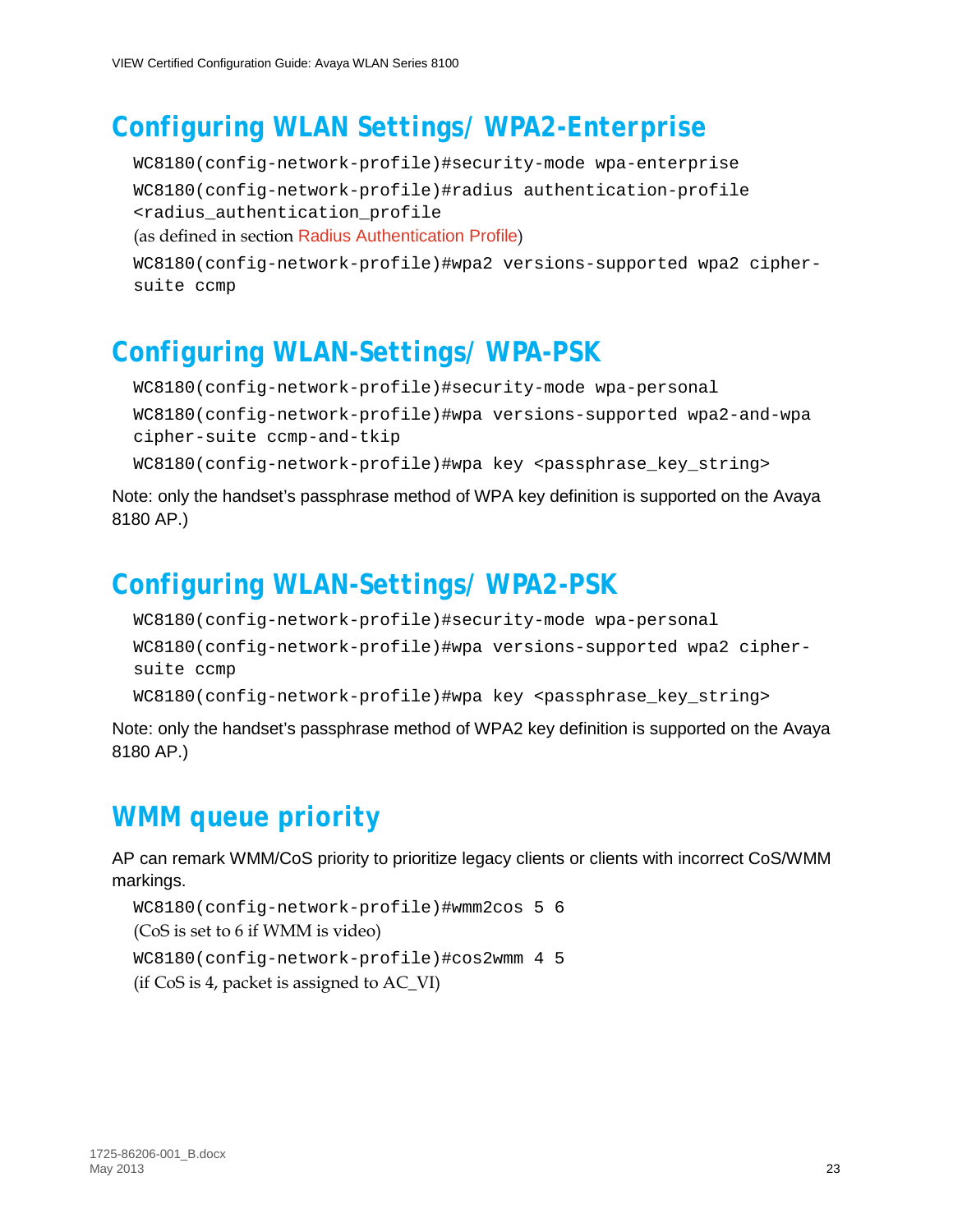### <span id="page-23-0"></span>*CLI to create an AP configuration:*

Finally, using the radius-authentication, radio, and network profiles created, create a new AP Profile and assign unique profile ID:

```
WC8180>enable
WC8180#config terminal
WC8180(config)#wireless
WC8180(config-wireless)#ap-profile <ap_profile_id>
```
#### AP Profile Configuration Commands

| ap-model              | Configure AP Model                                       |
|-----------------------|----------------------------------------------------------|
| cos2dscp              | CoS to DSCP Mappings                                     |
| default               | Set a command to its default values                      |
| $default-$<br>profile | Set current profile, as the default profile for an<br>AP |
| dscp2cos              | DSCP to CoS QoS Mapping                                  |
| end                   | End configure mode                                       |
| exit                  | Exit from AP profile configuration mode                  |
| network               | Configure Network Profile mapping on a radio             |
| no                    | Disable AP profile parameters                            |
| profile-name          | Set an AP profile name                                   |
| radio                 | Configure Radio Profile mapping on a radio               |

#### Assign name to AP profile:

WC8180(config-ap-profile)#profile-name <ap\_profile\_name>

Assign a model to the AP profile:

WC8180(config-ap-profile)#ap-model ap8120

If Spectralink handsets are configured for 802.11a mode, enable the 5GHz radio and assign a unique radio profile ID:

```
WC8180(config-ap-profile)#radio 1 enable
```
WC8180(config-ap-profile)#radio 1 profile-id <radio\_profile\_id>